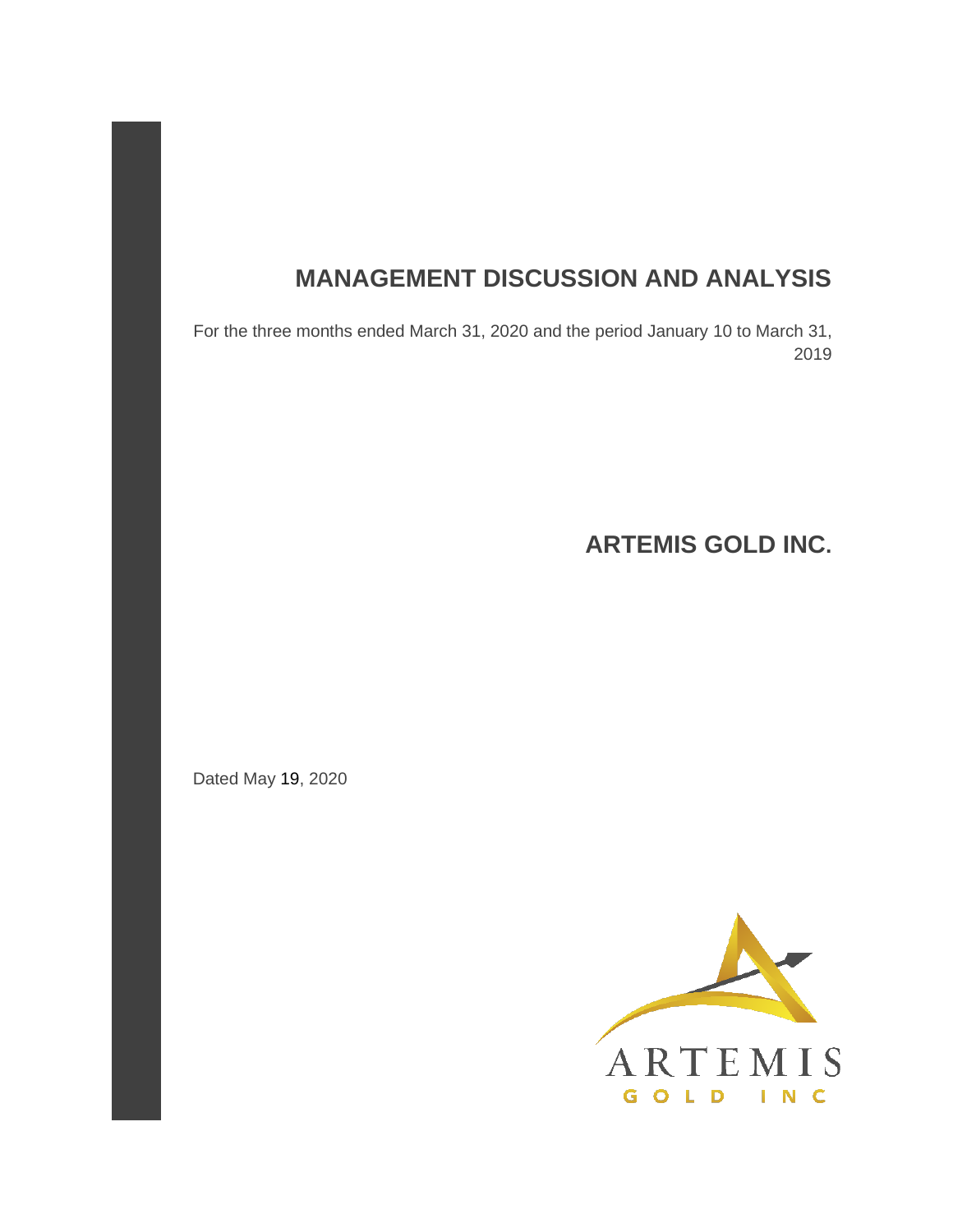Management's Discussion and Analysis of Financial Condition and Results of Operations For the three months ended March 31, 2020 and the period from January 10, 2019 to March 31, 2019

# **GENERAL**

This management's discussion and analysis ("MD&A") is management's interpretation of the results and financial condition of Artemis Gold Inc. ("Artemis" or the "Company") for the three months ended March 31, 2020 and includes events up to the date of this MD&A. This discussion should be read in conjunction with the unaudited condensed interim financial statements for the three months ended March 31, 2020 and the period January 10 to March 31, 2019 and the notes thereto (together, the "Interim Financial Statements") and other corporate filings, including the audited financial statements for the period January 10, 2019 to December 31, 2019 (the "Annual Financial Statements"), all of which are available under the Company's profile on SEDAR at www.sedar.com. All dollar figures stated herein are expressed in Canadian dollars, unless otherwise specified. This MD&A contains forward-looking information. Please see "Note Regarding Forward-Looking Information" for a discussion of the risks, uncertainties and assumptions used to develop the Company's forward-looking information.

# **TECHNICAL INFORMATION**

All scientific and technical information herein related to Velocity Minerals Ltd. ("Velocity" or "VLC") has been reviewed, approved and prepared by Stuart Mills, a qualified person for the purposes of National Instrument 43-101 *Standards of Disclosure for Mineral Projects* ("NI 43-101"). For additional information regarding the Preliminary Economic Assessment ("PEA"), including its quality assurance and quality control procedures, please see the technical report dated effective September 17, 2019 on the VLC profile at www.sedar.com.

All scientific and technical information herein related to the Company's GK Project (defined below) has been reviewed and approved by Ms. Jean Pautler, P.Geo., who is a qualified person for the purposes of NI 43-101. For additional information regarding the Company's GK Project, including its quality assurance and quality control procedures, please see the technical report dated effective May 31, 2019 on the Company's profile at www.sedar.com.

## **Background**

Artemis was incorporated on January 10, 2019 pursuant to the *Business Corporations Act* (British Columbia) under the name 1193490 B.C. Ltd. Artemis was incorporated as a wholly-owned subsidiary of Atlantic Gold Corporation ("Atlantic") for the purpose of acquiring gold mineral exploration properties. Atlantic is a Canadian based gold producer. Atlantic's common shares were listed and posted for trading on the TSX Venture Exchange ("TSXV") at that time.

On May 14, 2019, Atlantic announced that it had entered into an arrangement agreement with St Barbara Limited ("St Barbara") pursuant to which St Barbara would acquire 100% of all issued and outstanding shares of Atlantic (the "Arrangement"). As part of the Arrangement, Atlantic agreed to distribute 100% of the common shares of Artemis to Atlantic shareholders on the effective date. The Arrangement closed on July 19, 2019.

On July 18, 2019, the Company's common shares were split on the basis of approximately 1.302 post subdivided shares for every pre subdivided share. All common share, and per share amounts in the financial statements and this MD&A have been retrospectively restated to present post subdivision amounts.

On October 2, 2019, Artemis' common shares commenced trading on the TSX Venture Exchange.

Artemis' assets include the interest that it holds in VLC and its option to acquire a 100% interest in the GK Project located in the Telegraph Creek area of British Columbia (the "GK Project").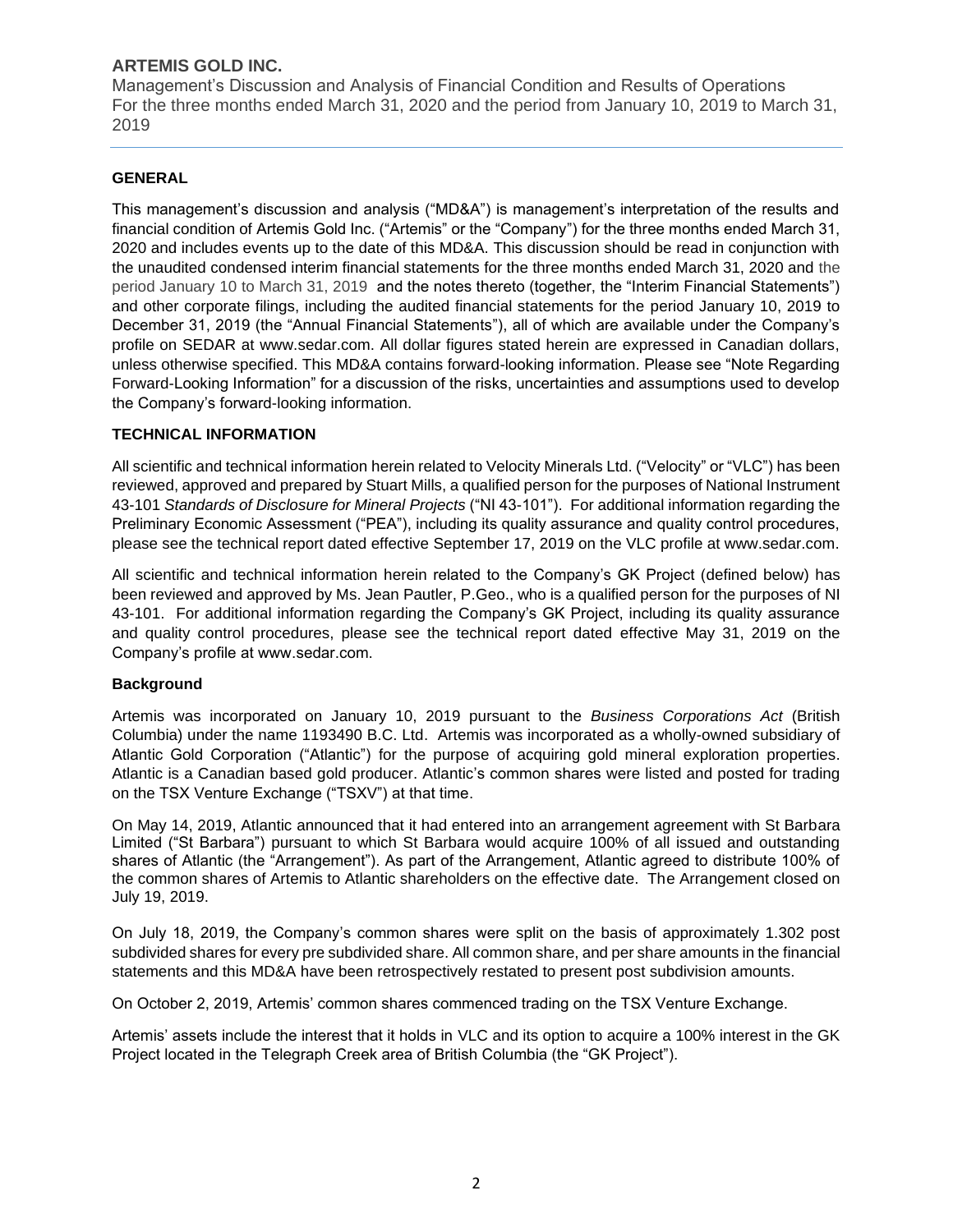Management's Discussion and Analysis of Financial Condition and Results of Operations For the three months ended March 31, 2020 and the period from January 10, 2019 to March 31, 2019

# **COVID-19**

During March 2020, several measures have been implemented in Canada and the rest of the world in response to the increased impact from novel coronavirus (COVID-19). We continue to operate our business at this time. The Company has assessed the economic impacts of the novel coronavirus ("COVID-19") pandemic on its condensed interim financial statements, including the valuation of the Company's investment in VLC. As at March 31, 2020, management has determined that its general operation of business and the value of the Company's assets are not materially impacted. In making this judgment, management has assessed various criteria including, but not limited to, existing laws, regulations, orders, disruptions and potential disruptions in commodity prices and capital markets. As it pertains to the Company's investment in VLC, although there has been a decline in the share price of VLC during March 2020, the Company is well financed and continues its exploration program and the decline in value was not significant or for a sustained period of time to consider any impairment. The fair value of the Company's investments may be subject to further market fluctuations and may have the potential to experience further volatility as this situation evolves.

## **VLC Investment**

On March 14, 2019, Atlantic, through Artemis, its wholly owned subsidiary at that time, completed a \$9,000,000 strategic investment in VLC (the "VLC Investment") pursuant to an investment agreement dated January 16, 2019 ("Investment Agreement"). A copy of the Investment Agreement is available on VLC's SEDAR profile at www.SEDAR.com. The VLC Investment comprises (i) 18,600,000 units of VLC (the "VLC Units") issued at a price of \$0.21 per VLC Unit, for \$3,906,000, and (ii) \$5,094,000 principal amount of secured convertible debenture of VLC (the "Convertible Debenture").

Each VLC Unit consists of one common share in the capital of VLC ("VLC Share") and one half of one common share purchase warrant (each whole warrant, a "VLC Warrant"). Each VLC Warrant is exercisable for an additional VLC Share until March 14, 2022 at an exercise price of \$0.25 per VLC Share. The Convertible Debenture will earn interest at a rate of 8.5% per annum over a 60‐month term (the "Term"), payable semi-annually in cash or VLC Shares at the discretion of VLC. The principal amount of the Convertible Debenture is convertible into VLC Shares during the Term at the election of Artemis at a conversion price of \$0.25. The Convertible Debenture is secured with a first ranking charge by way of a general security agreement and guarantee from the material subsidiary of VLC.

Proceeds from the VLC Investment are being used to fund the advancement of Velocity's flagship deposit, the Rozino gold project located in southeast Bulgaria ("Rozino") towards feasibility and permitting, including resource expansion and definition drilling, engineering studies, environmental monitoring and assessment and for general working capital purposes. In addition, VLC has used proceeds in respect of entering into option agreements on additional satellite deposits in the region and subsequently explored such areas as further described below.

On February 6, 2020, the Company invested \$2,066,755 in VLC by subscribing to a non-brokered private placement. The Company acquired 5,166,887 VLC units at a price of \$0.40. Each VLC unit consists of one VLC common share and one half of a share purchase warrant, with each whole warrant entitling the holder to purchase one additional VLC common share at a price of \$0.55 per share for a period of 18 months following closing of the private placement. This increased the Company's ownership in VLC to 21.6%.

## **About VLC**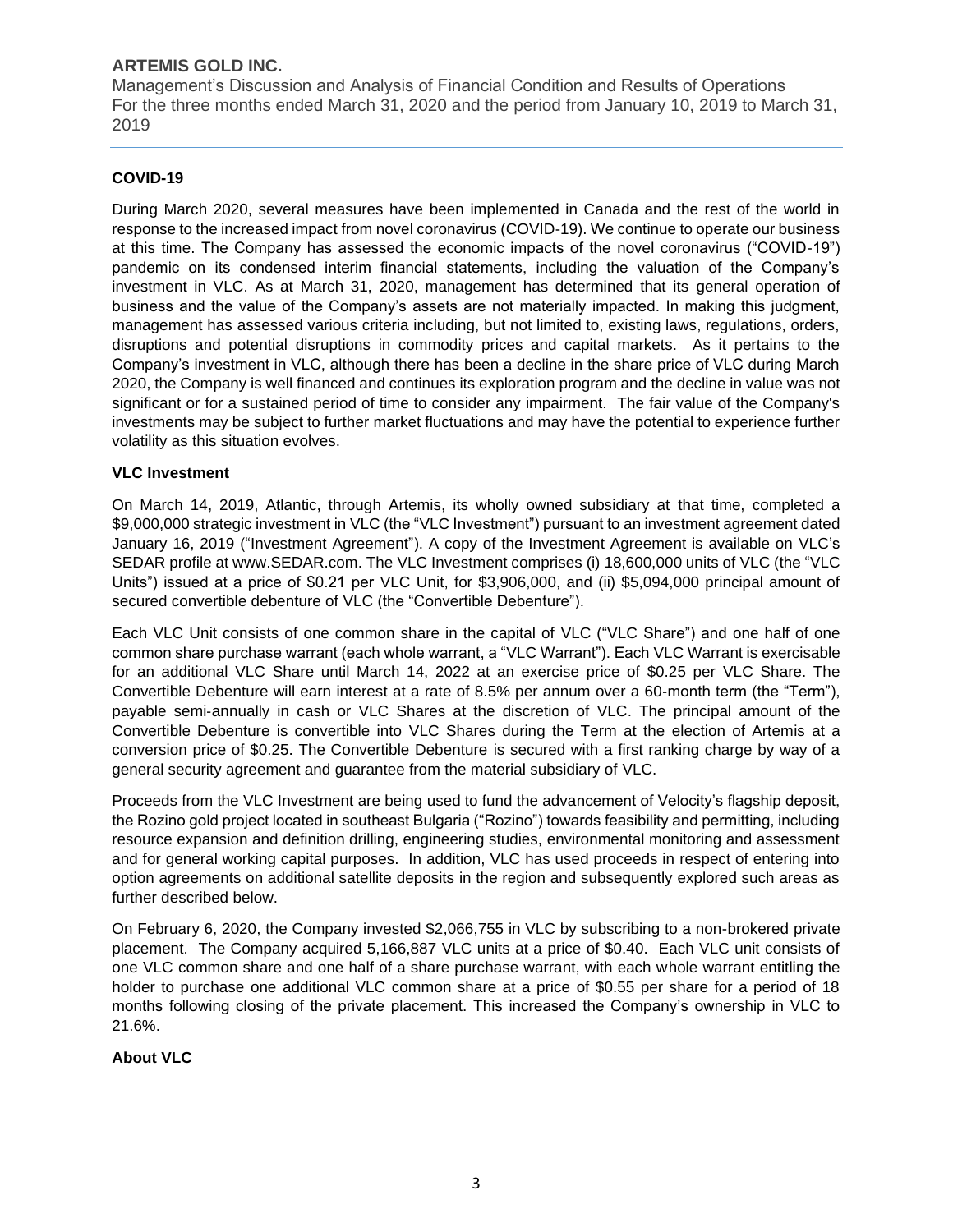Management's Discussion and Analysis of Financial Condition and Results of Operations For the three months ended March 31, 2020 and the period from January 10, 2019 to March 31, 2019

All information related to VLC contained in this MD&A has been taken from VLC's public disclosure. Artemis can provide no assurances with respect to the accuracy or completeness of any information related to VLC, VLC's projects or any plans or assumptions of VLC.

Velocity is a gold exploration and development company focused on eastern Europe, with mineral interests in Bulgaria. The Velocity management and board includes mining industry professionals with over 100 years of combined experience spanning Europe, Asia, and the Americas as employees of major mining companies as well as founders and senior executives of junior to mid-tier public companies. The team's experience includes all aspects of mineral exploration, resource definition, feasibility, finance, mine construction and mine operation as well as a track record in managing publicly listed companies and bringing real value to shareholders.

Bulgaria is a member of the European Union (2007) and an attractive destination for mining investment. The country's mining law was established in 1999 and updated in 2011. Mining royalties are low and compare favorably with more established mining countries like Canada, Peru and Chile. Bulgaria also boasts an exceptionally low corporate tax rate of only 10% and the country's education system is excellent with good availability of experienced mining professionals in a favourable cost environment. Foreign mining companies are successfully operating in Bulgaria. Despite the positive operating environment, the number of established companies is low, and Velocity is among the first movers in a new influx of foreign mining investment.

Velocity has entered into a number of option agreements with Gorubso Kardzhali A.D. ("Gorubso"), an established and respected mining company in Bulgaria. Gorubso operates the underground Chala Gold Mine (2006) and the Kardzhali Carbon In Leach (CIL) plant (2011), which produces gold dore. Gorubso is the first and only company in Bulgaria to permit and build a carbon-in-leach processing plant. Velocity's management has a long-standing relationship with Gorubso as well as abundant previous experience in Bulgaria and elsewhere in the region.

Velocity formed an exploration and mining alliance with Gorubso Kardzhali A.D., an established Bulgarian operating partner, in January 2018 (the "Alliance"). The Alliance covers all existing and future Gorubso and Velocity projects within an area of 10,400km2 covering the prospective Eastern Rhodope Gold Mining District in southeastern Bulgaria. The Alliance also provides Velocity with access to an operating CIL plant.

Velocity earned a 70% interest in Rozino through delivery of a Preliminary Economic Assessment ("PEA"). Velocity has entered into option agreements with Gorubso to earn a 70% interest in three other gold projects.

## Tintyava Property (Rozino Deposit)

The Rozino gold deposit is located within the Tintyava Property, which lies within the municipalities of Ivaylovgrad and Krumovgrad in southeast Bulgaria approximately 350 kilometres (km) by road east‐ southeast of the capital, Sofia. The Tintyava license is held by Tintyava Exploration EAD ("Tintyava Exploration"). On October 31, 2018, Velocity's wholly‐owned Bulgarian subsidiary, Kibela Minerals AD ("Kibela") exercised its option to acquire an undivided 70% legal and beneficial interest in the Tintyava license through delivery to Gorubso of a PEA and completion of certain government exploration work commitments ("Commitments") at Rozino. Tintyava's funding requirements for the local and regional Commitments have been met and the governmental renewal report, together with JV commitments to spend a further \$1,000,000 within the Tintyava Licence before June 2020 have been accepted by the Ministry of Energy and Velocity intends to extend the Tintyava Licence for a minimum of 1 year in May 2020 with the option to extend a further 1 year in June 2021.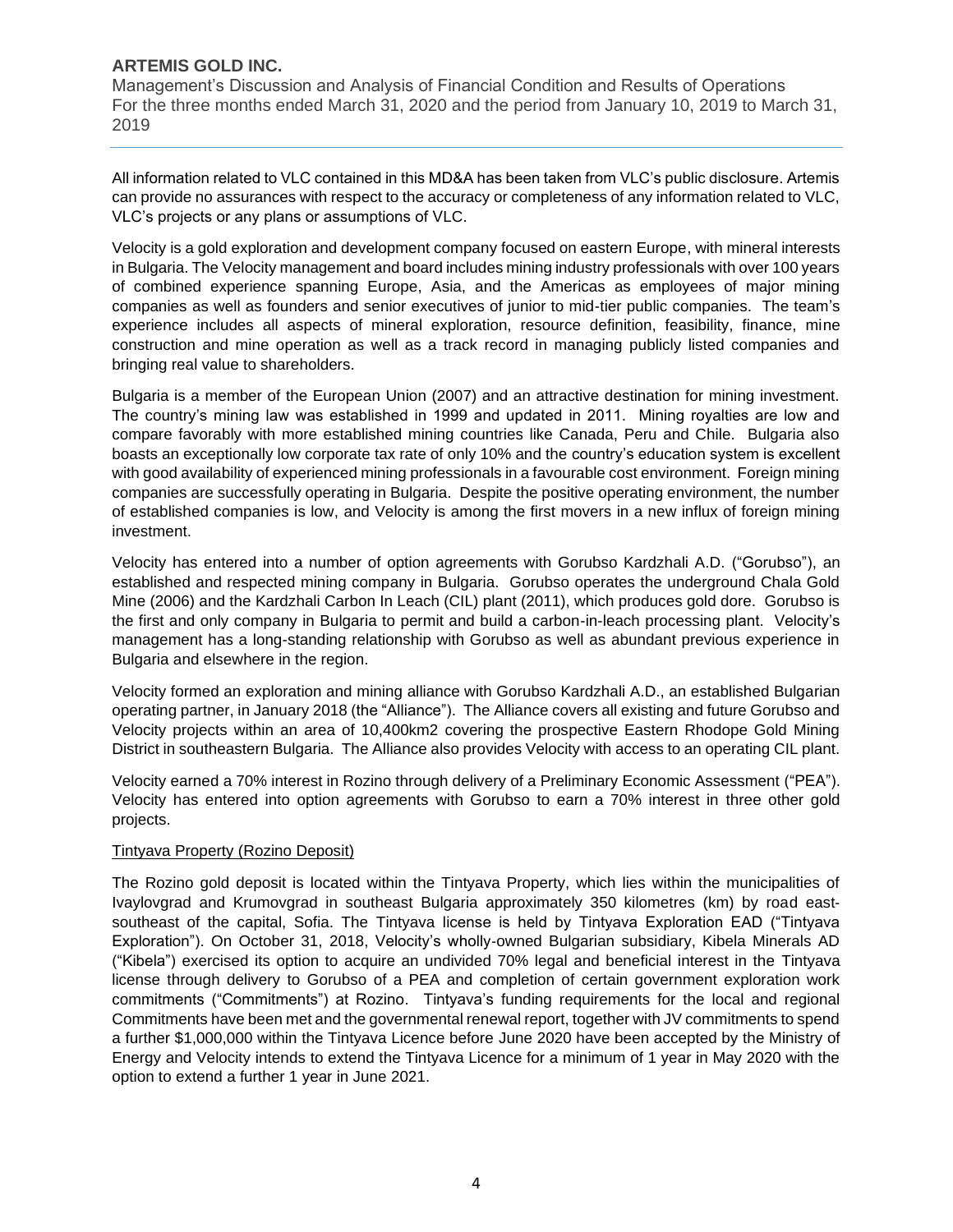Management's Discussion and Analysis of Financial Condition and Results of Operations For the three months ended March 31, 2020 and the period from January 10, 2019 to March 31, 2019

The technical information included below is sourced from an independent PEA Technical Report (the "Report") entitled "Preliminary Economic Assessment ‐ Rozino Project, Tintyava Property, Bulgaria", which is dated October 26, 2018 (effective date September 17, 2018) and was prepared by CSA Global, an international mining consultancy with experience in Bulgaria, in accordance with NI 43‐101. As the information is necessarily summarized, readers are encouraged to review the full Report, which includes disclosure on the basis for the PEA and any qualifications and assumptions made by the qualified person, is available on Velocity's website and under Velocity's profile on SEDAR.

#### *Rozino PEA*

As noted above, Velocity completed a PEA in September 2018 to earn a 70% interest in the Rozino project. The PEA provides a base case assessment of developing Rozino by open pit mining and on-site crushing, milling and simple flotation to produce a 30 g/t gold concentrate. The concentrate would then be trucked 85km on existing roads to the currently operating carbon-in-leach (CIL) plant where saleable gold doré would be produced.

## *PEA<sup>1</sup> Highlights*

- *After-Tax Financials: After-tax NPV5% of \$129 million and after-tax IRR of 33%*
- *Cash Cost: All-in sustaining cost<sup>2</sup> of US\$543 per ounce*
- *Annual Gold Production: Steady state<sup>3</sup> annual production of 65,000 ounces, peak annual production of 78,000 ounces*
- *Capital Costs: Total estimated capital costs of \$97.6 million (includes contingency)*
- *Sustaining Capital: Low estimated sustaining capital of \$6.3 million*
- *Mining: Open pit with 0.6 g/t gold Cut-Off Grade, attractive strip ratio of 2.5 and 1.51 g/t Life of Mine gold grade*
- *Processing: On-site flotation producing gold bearing pyrite concentrate assaying 30 g/t and transportation to the CIL plant (located 85 km from the Project) for processing*
- *ROCE: Return on capital expenditure of 3.3*

*(1) Base case parameters assume a gold price of US\$1,250/ounce and an exchange rate (CAD\$ to US\$) of 0.75. All amounts are reported in Canadian dollars unless otherwise specified. Financial results on 100% equity basis. (2) All In Sustaining Cost (AISC) is defined as all cash costs related to mining and processing to final product. It includes on-mine and off-mine costs (direct and indirect). Sustaining capital costs related to continuing the business including exploration, development and equipment required to sustain production are included. Taxes, working capital, M&A, disposals and acquisitions as* 

*well as new mine development capital costs are excluded.*

*(3) Steady state refers to the long-term average over time where processing throughput is maintained at nameplate capacity.*

The PEA is preliminary in nature and includes Inferred mineral resources that are considered too speculative geologically to have the economic considerations applied to them that would enable them to be categorized as mineral reserves. There is no certainty that the PEA results will be realized. Mineral resources are not mineral reserves and do not have demonstrated economic viability.

| <b>Cut-off Grade (g/t Au)</b> | <b>Inferred Mineral Resource Estimate</b> |                  |                         |  |  |  |  |  |
|-------------------------------|-------------------------------------------|------------------|-------------------------|--|--|--|--|--|
|                               | <b>Tonnes (Mt)</b>                        | Gold Grade (g/t) | <b>Gold Metal (koz)</b> |  |  |  |  |  |
|                               | 50                                        | 0.59             | 948                     |  |  |  |  |  |
|                               |                                           | 1 17             | 639                     |  |  |  |  |  |
|                               |                                           | 1.37             | 573                     |  |  |  |  |  |
|                               |                                           | 1.57             |                         |  |  |  |  |  |

*Rozino Inferred Mineral Resource Estimate (September 2018)*

*1. Effective date September 10, 2018.*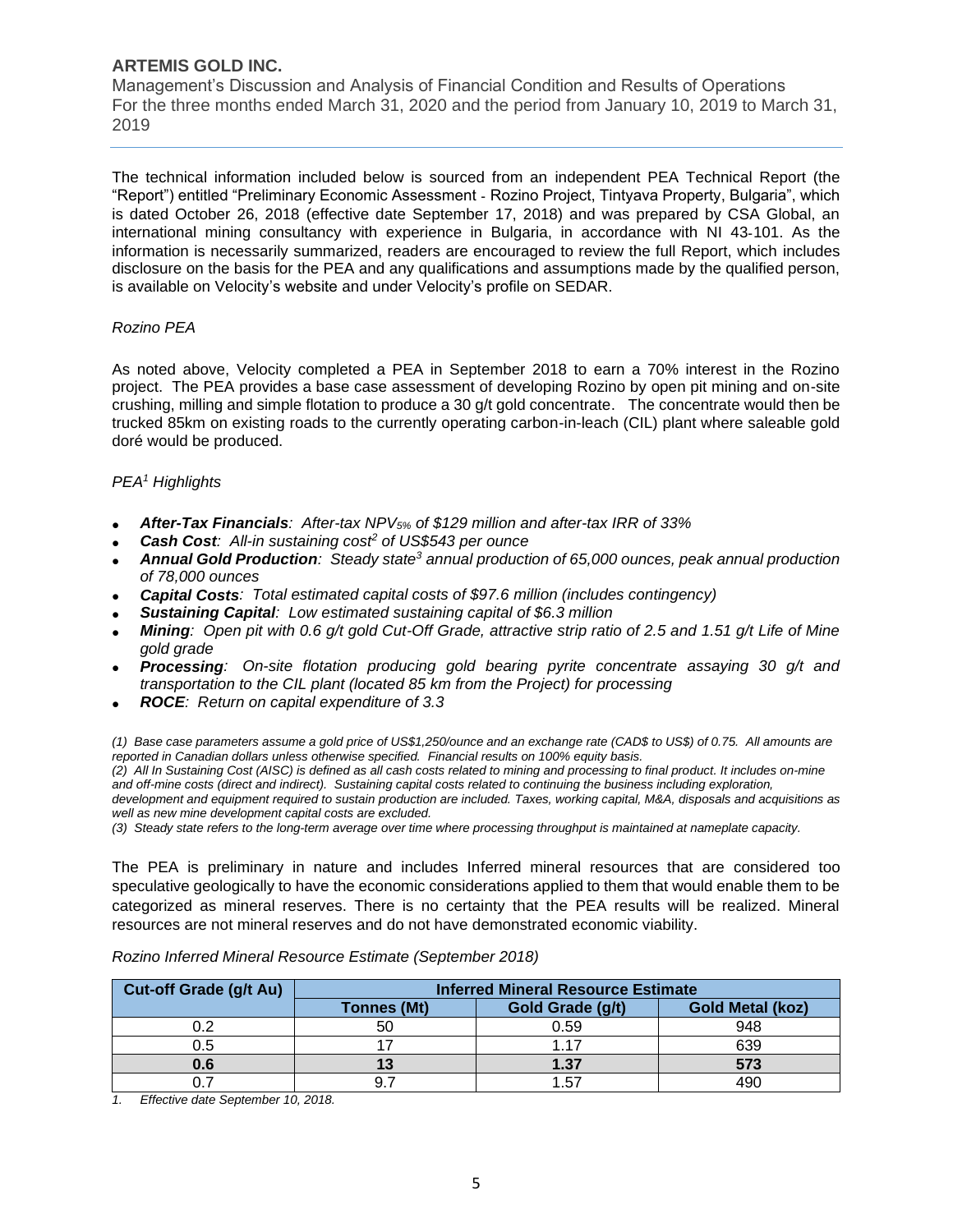Management's Discussion and Analysis of Financial Condition and Results of Operations For the three months ended March 31, 2020 and the period from January 10, 2019 to March 31, 2019

- *2. Mineral resources are not mineral reserves and do not have demonstrated economic viability.*
- *3. The mineral resource has been estimated in accordance with the Canadian Institute of Mining, Metallurgy and Petroleum "CIM Definition Standards for Mineral Resources and Mineral Reserves" (CIM, 2014).*

#### *VLC Exploration and Mining Alliance – Bulgaria*

In January 2018, VLC entered into a binding letter agreement with Gorubso, which set out the terms by which VLC and Gorubso formed the Alliance covering all existing and future Gorubso and VLC projects (the "Projects") within an area of 10,400km2 (the "Alliance Area"). In September 2018, VLC and Gorubso entered into a definitive Exploration and Mining Alliance Agreement (the "Alliance Agreement"), which outlined the terms of the Alliance in more detail.

#### *Highlights of the Agreement include:*

Alliance Objectives - The Alliance Agreement contemplates the exploration, development, and mining, as applicable, of the Projects and provides for an option/joint venture mechanism by which VLC and Gorubso will partner to maximize value for both parties.

Access to Processing Plant ‐ Gorubso will make its central gold processing plant available to all Projects to process all future mined material as necessary. Securing use of the processing plant provides VLC and the Alliance with reduced project risk, as well as potential capital and time savings.

Advanced Exploration Properties ‐ VLC will have an opportunity to complete option agreements on all Gorubso Projects, whereby it can earn a 70% interest in the Projects on similar terms to the current option for the advanced Rozino gold project.

## Other Option Agreements in Bulgaria

#### *Sedefche*

The Sedefche deposit is located in southeast Bulgaria, approximately 39 km by road from the gold processing plant, located in Kardzhali. Sedefche has been explored through 45 surface exploration trenches, 41 exploratory shafts and pits, 122 drill holes of diamond drilling, 3 mega trenches with 86 vertical channel samples, and a metallurgical bulk sample excavated and processed at Gorubso's gold processing plant. The Project has been advanced through feasibility and environmental permitting in Bulgaria, resulting in the issuance of a mining concession.

In September 2019, Velocity entered into a definitive option agreement with Gorubso, whereby Velocity has been granted the exclusive right to acquire a 70% interest in Sedefche. Velocity considers Sedefche to be an advanced-stage gold deposit and the project has a fully permitted near-surface historical Bulgarian registered gold resource. The deposit remains open for expansion. The option can be exercised by Velocity completing 5,000m of drilling on the project.

Velocity has drilled more than 5,000 m to date, including 3,844m in Q1 and Q2 2020. Most recent results include drill hole SDD-019 intersecting 25.2 m grading 5.45 g/t gold and 57.8 g/t silver. Results have been received for all drill holes completed to date.

An additional 3,000m of drilling is budgeted in 2020, contingent on results of the current drilling and other due diligence work. The Company has been completing a range of due diligence activities including detailed metallurgical testing and review of the mine plan.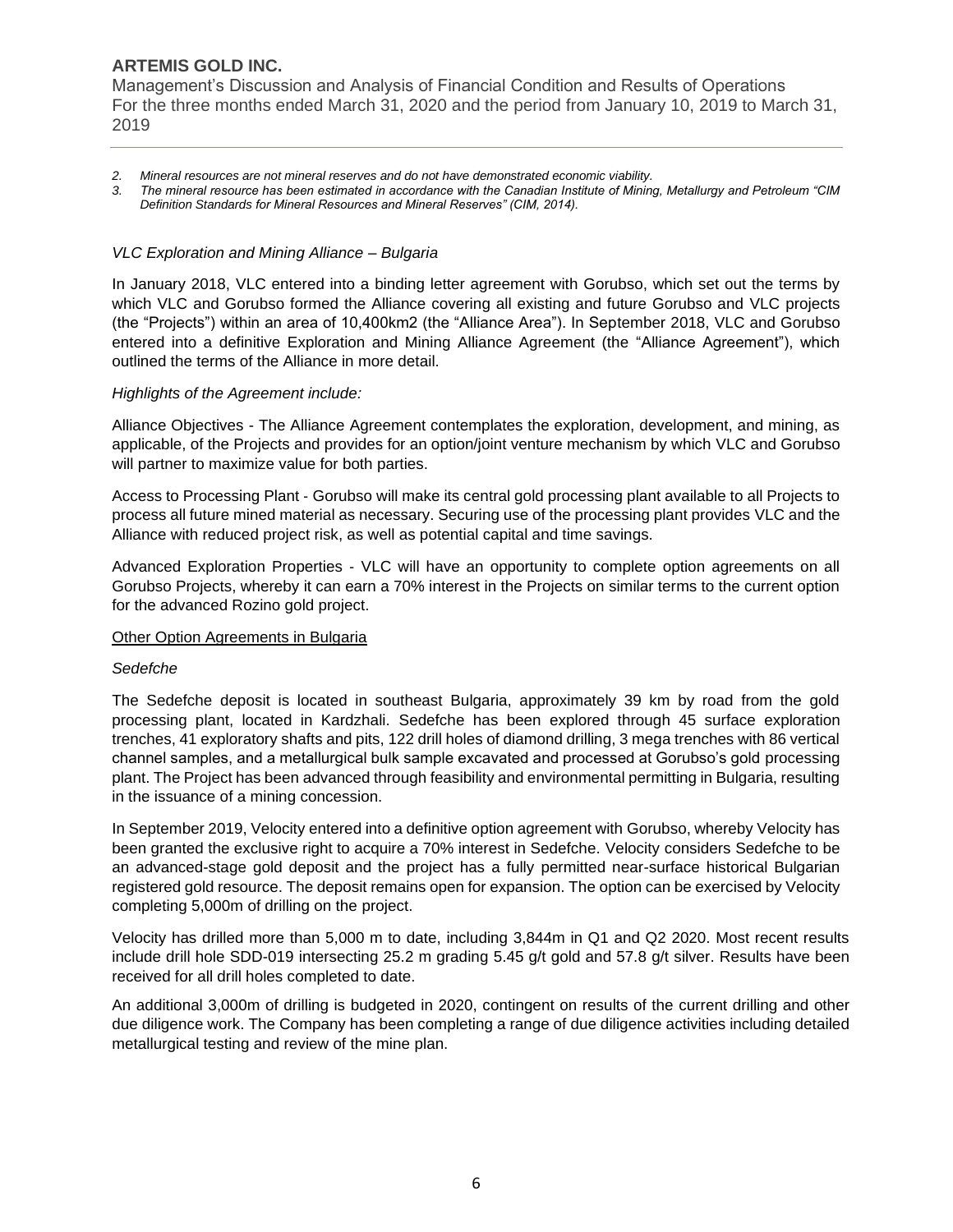Management's Discussion and Analysis of Financial Condition and Results of Operations For the three months ended March 31, 2020 and the period from January 10, 2019 to March 31, 2019

## *Momchil Project (Obichnik Deposit)*

The Momchil project is located within the municipality of Momchilgrad in southeast Bulgaria approximately 10 km by road east‐southeast of the capital, Sofia. Velocity entered into an option agreement for the Momchil project, dated March 5, 2019. Under the terms of the option agreement, Velocity can earn a 70% interest in the Momchil project by delivering certain data and reports including a mineral resource estimate prepared under NI 43‐101.

The Momchil project is centered on the Obichnik deposit, which is a geological resource registered on the Bulgarian state balance. Historical resources at Obichnik were calculated by Gorubso using the Bulgarian classification scheme, based on manual polygonal methods of resource estimation. Resources were submitted to and accepted by the Bulgarian government, Dragiev, H, 2006, "Momchil Prospecting License, Report at the 'Zvezdel ‐ Pcheloyad Ore Field', Geological Report with Resource and Reserve Recalculation of 'Au‐Ag Ores' at Obichnik Deposit". Historical resources within the Momchil Project reporting all categories in accordance with the Bulgarian Reserves & Resources classification scheme total approximately 880 thousand tonnes at 1.5g/t Au (1.0g/t Au cut‐off) for about 46,000 ounces of gold.

In order to verify the potential existence of additional unmined mineralization at Obichnik, significant drilling will be required. Velocity is not treating the historical resources at the Obichnik deposit as current mineral resources or mineral reserves. Historical resources are not consistent with the standards of disclosure defined by NI 43‐101 and may not necessarily be consistent with CIM best practice with respect to reporting mineral resources and reserves or reliable. Historical resources are included because they are considered relevant by Velocity as they form additional support for the optioning of the Momchil project by Velocity. A qualified person has not done sufficient work to classify the historical estimate as current mineral resources or mineral reserves. The inclusion of historical resource estimations provides information as to the potential size and nature of the immediate exploration targets within the Momchil project area.

The Momchil Project has had little if any modern systematic exploration carried out and significant exploration potential exists.

## *Nadezhda Project (Makedontsi Deposit)*

The Nadezhda project is located within the municipality of Kardzhali in southeast Bulgaria approximately 280km by road east‐ southeast of the capital, Sofia. Velocity entered into an option agreement for the Nadezhda project, dated March 5, 2019. Under the terms of the option agreement, Velocity can earn a 70% interest in the Nadezhda project by delivering certain data and reports including a mineral resource estimate prepared under NI 43‐101.

The Nadezhda Project is centered on the Makedontsi deposit, which is a geological resource registered on the Bulgarian state balance. Historical resources at Makedontsi were calculated by Gorubso using the Bulgarian classification scheme, based on manual polygonal methods of resource classification. Resources were submitted to and accepted by the Bulgarian government, Dragiev H, 2013 "Mlechino Prospecting License, Geological Report at the Nadezhda Prospect, with Resource and Reserve Recalculations of 'Au Ores' at the Makedontsi, Dangovo and Kalina deposits". Historical resources reporting all categories in accordance with the Bulgarian Reserves & Resources classification scheme total approximately 6 million tonnes at 1g/t Au (0.5g/t Au cut-off) for approximately 210,000 ounces of gold.

In order to verify the exploration potential of existing resources at Makedontsi, significant drilling will be required. Velocity is not treating the historical resources at Nadezhda as current mineral resources or mineral reserves. Historical resources are not consistent with the standards of disclosure defined by NI 43‐ 101 and may not necessarily be consistent with CIM best practice with respect to reporting mineral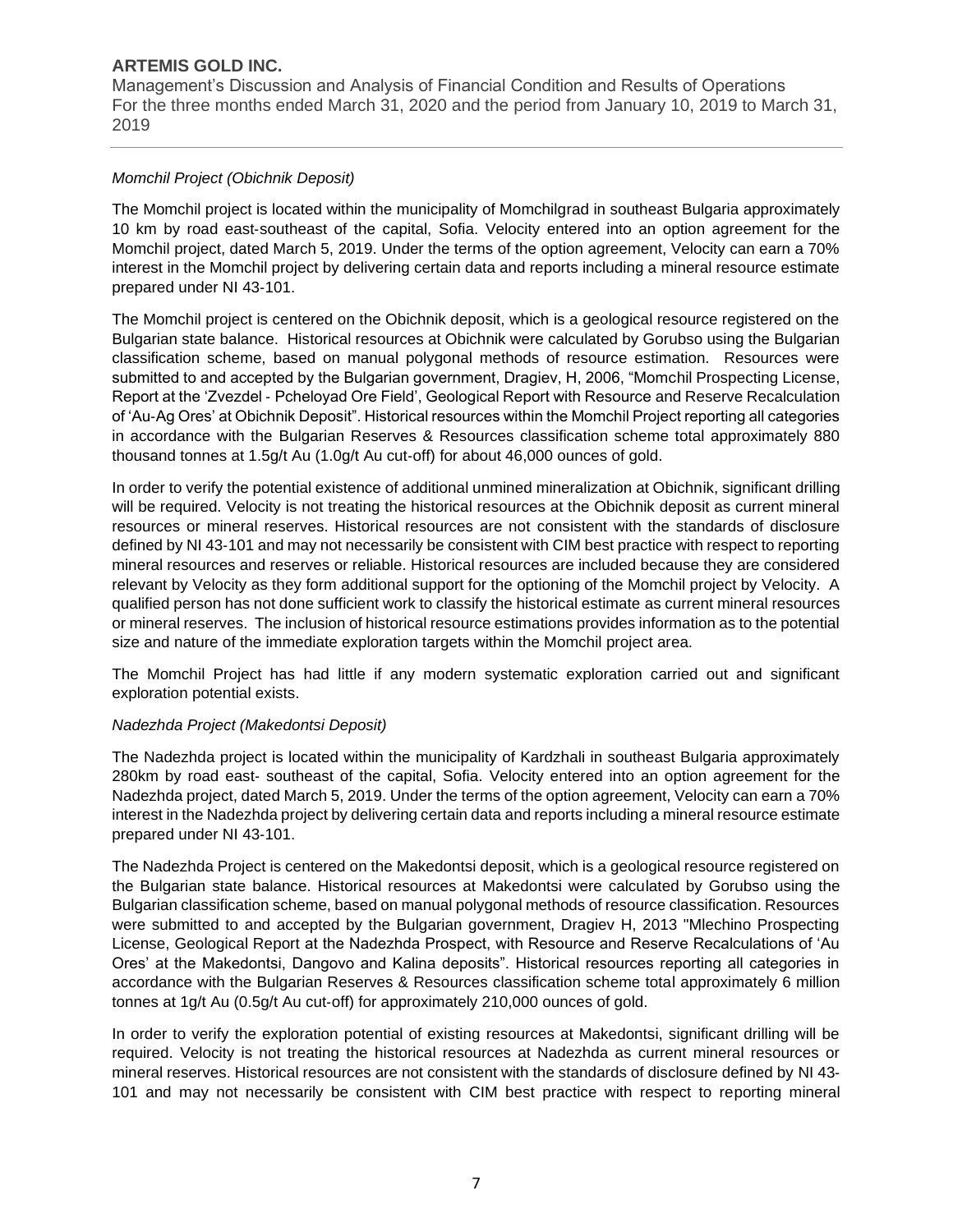Management's Discussion and Analysis of Financial Condition and Results of Operations For the three months ended March 31, 2020 and the period from January 10, 2019 to March 31, 2019

resources and reserves or reliable. Historical resources are included because they are considered relevant by Velocity as they form additional support for the optioning of the Nadezhda project by Velocity. A qualified person has not done sufficient work to classify the historical estimate as current mineral resources or mineral reserves. The inclusion of historical resource estimations provides information as to the potential size and nature of the immediate exploration targets within the Nadezhda project area.

The Nadezhda project has had little if any modern systematic exploration carried out and significant exploration potential exists.

#### 2020 Work Program

Since Velocity commenced drilling at Rozino in mid-2017, the Company has completed approximately 23,000 m of drilling, publishing an initial mineral resource estimate in March 2018 and a preliminary economic assessment in September 2018.

In the immediate Rozino area, 2020 exploration drilling began in April 2020 to test new targets immediately outboard of the Rozino deposit and in the Rozino South target area, located approximately 800 m south of the deposit. A total of 3,000 m of drilling is planned in H1, with 1,305m completed to date in 7 drill holes. The Rozino deposit is located within license area at Tintyava which is approximately 160km2 in area and falls within the JV area. Velocity has defined seven target areas for exploration follow up in 2020. As the Company moves to complete the PFS at Rozino, exploration in the surrounding area has intensified. All targets are located with 8km of the proposed Rozino processing plant and priority targets are generally within 4km. This proximity means that any discovery arising from the current exploration plan and successfully developed would make use of common infrastructure.

To date approximately 50 drainage samples and more than 1,500 detailed soil samples have been taken bringing the total area of geochemical screening to more than 25km2. Additional stream sediment and soil sampling in conjunction with mapping is ongoing and planned to be completed in Q2.

A total of 6,000m follow-up drilling is budgeted in 2020, contingent on exploration results and development of drill targets. A total of three drill targets have already been established at the Tumbata target.

The 2020 drill program at Rozino commenced in March 2019 with a total of 12,474m of drilling completed, which included exploration drilling to expand the resource base as well as resource definition and infill drilling. Through the drill program, Velocity aims to convert the existing Inferred Resources to Measured and Indicated Resources, as such terms are defined by NI 43-101. The drill program is also intended to support additional metallurgical and comminution studies as well as hydrogeological and geotechnical work, all of which will be carried out in parallel. Environmental data collection is ongoing, but data collection for the purposes of the PFS and government regulatory requirements is almost complete. VLC completed an additional 987m of drilling south and adjacent to the known occurrences within South Zone and this work in conjunction with continued soil sampling will continue throughout the first half of 2020. This work will run in parallel with regional exploration within the Tintyava license, with drilling of regional targets slated for Q3 2020. It is anticipated that discoveries within several kilometers of the Rozino deposit could potentially add value by utilizing common infrastructure. The above work is being completed in contemplation of a prefeasibility study, estimated by Velocity to be published in Q3 2020.

At Obichnik, following positive drill results in 2019, the Company has completed 3,734m of drilling at Obichnik during Q1 and Q2 2020, with drilling currently paused pending results from geophysical and geochemical exploration. Highlights include drill hole ODD-025, which intersected 17.1m grading 2.29 g/t gold. Results have not been returned for all of the 2020 drilling.

In Q2 2020, exploration at Obichnik will focus on collection of induced polarization and magnetotellurics geophysical data. This survey is designed to help with the definition of porphyry drill targets and an additional 4,000m of drilling is budgeted in 2020, contingent on positive results.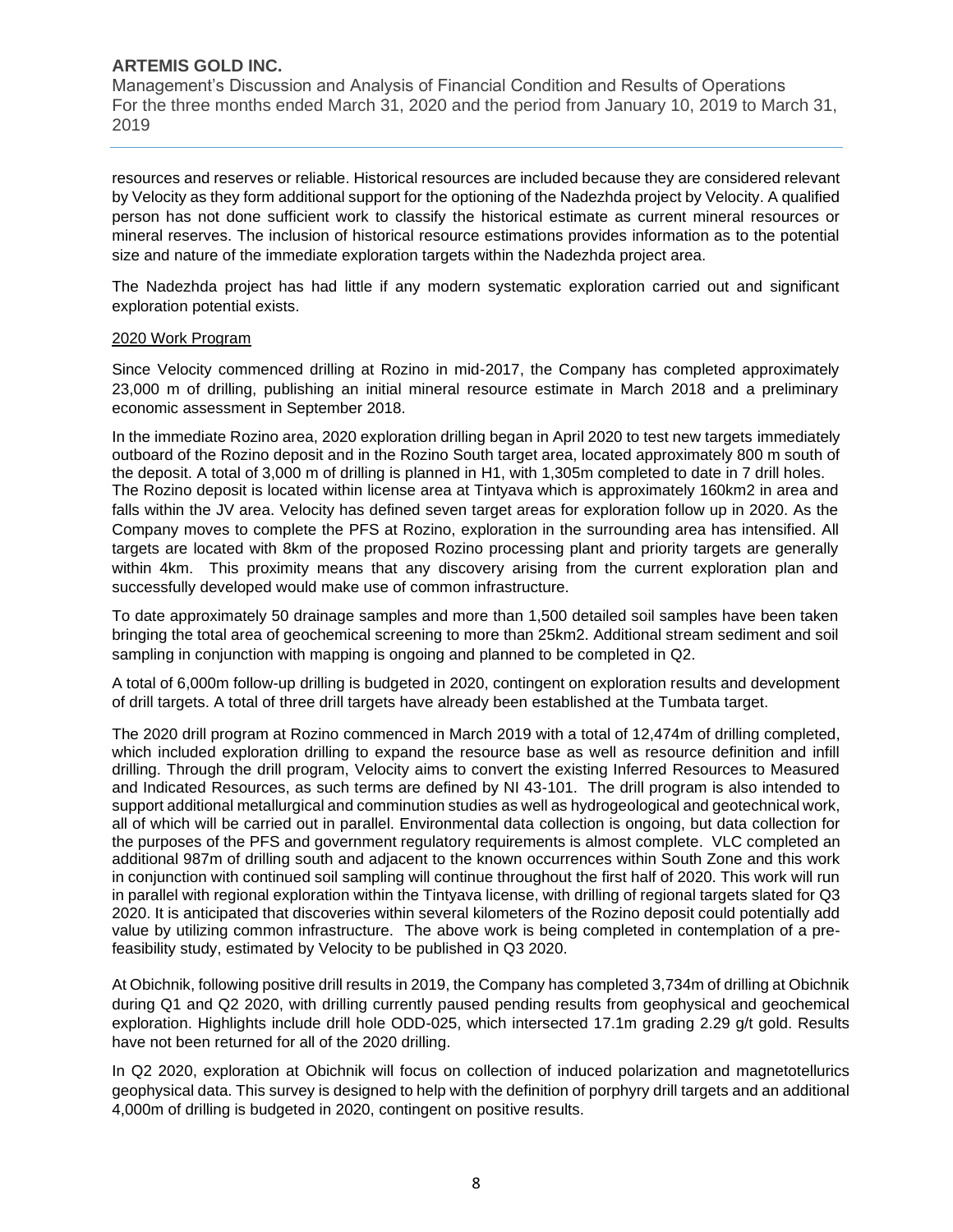Management's Discussion and Analysis of Financial Condition and Results of Operations For the three months ended March 31, 2020 and the period from January 10, 2019 to March 31, 2019

At Makedontsi (Nadezhda Project), an initial work program focused on surface geochemistry and geophysical surveying using CSAMT. The mineralization is in part imaged by resistivity, with high resistivity associated with silicification. Drill targeting based on the results to date is ongoing and target testing planned. A mineral resource estimate at Makedontsi is planned as part of the terms of the option agreement with Gorubso. A drill program of 2,500m is budgeted in 2020 contingent on results of geophysical exploration.

## **The GK Project**

On May 31, 2019, Artemis entered into an option agreement ("Option Agreement") whereby Artemis has the right to acquire a 100% interest, subject to certain royalty payments (2% net smelter returns on precious metals and 1% net smelter returns on other minerals), in the GK Project. In order for Artemis to exercise its option under the Option Agreement, Artemis must pay:

- (i) \$125,000 in cash within 10 business days after the effective date of the Option Agreement (paid on June 12, 2019);
- (ii) on or before 12 months after the effective date of the Option Agreement, an additional \$50,000 in cash and incur certain expenditures of not less than \$100,000 (As a March 31, 2020, the Company has incurred \$97,354);
- (iii) on or before 24 months after the effective date of the Option Agreement, \$100,000 in cash and incur certain additional expenditures of not less than \$500,000;
- (iv) on or before 36 months after the effective date of the Option Agreement, an additional \$500,000 in cash and incur certain additional expenditures of not less than \$1,300,000;
- (v) on or before 48 months after the effective date of the Option Agreement, an additional \$750,000 in cash and incur certain additional expenditures of not less than \$2,000,000; and
- (vi) on or before 60 months after the effective date of the Option Agreement, an additional \$1,000,000 in cash and incur certain additional expenditures of not less than \$3,000,000.

The GK Project is Artemis' material property for the purposes of NI 43-101. For a complete description of the GK Project see the report entitled "Technical Report on the GK Project" (the "GK Technical Report"), prepared by Jean Pautler, P. Geo and dated May 31, 2019 as available under the Company's profile on SEDAR at [www.sedar.com](http://www.sedar.com/) as well as on the Company's website (www.artemisgoldinc.com). The information contained in this section has been derived from the GK Technical Report, is subject to certain assumptions, qualifications and procedures described in the GK Technical Report, some of which are not fully described herein, and is qualified in its entirety by the full text of the GK Technical Report.

The GK Project is located at latitude 57°55'N and longitude 131°25'W on NTS map sheets 104G/13 & 14 and 104J/03 & 04, approximately 17 km west of the community of Telegraph Creek, northwestern British Columbia. Telegraph Creek lies approximately 113 km by road southwest of Dease Lake, British Columbia. The 27,458-hectare GK Project comprises 36 contiguous mineral tenures within the Liard Mining Division, which are 100% owned by Strategic Metals Ltd., subject to the Option Agreement with Artemis. Road access exists across the extreme southeastern GK Project area, but helicopter access, available in Dease Lake, is required to access the main showings on the property.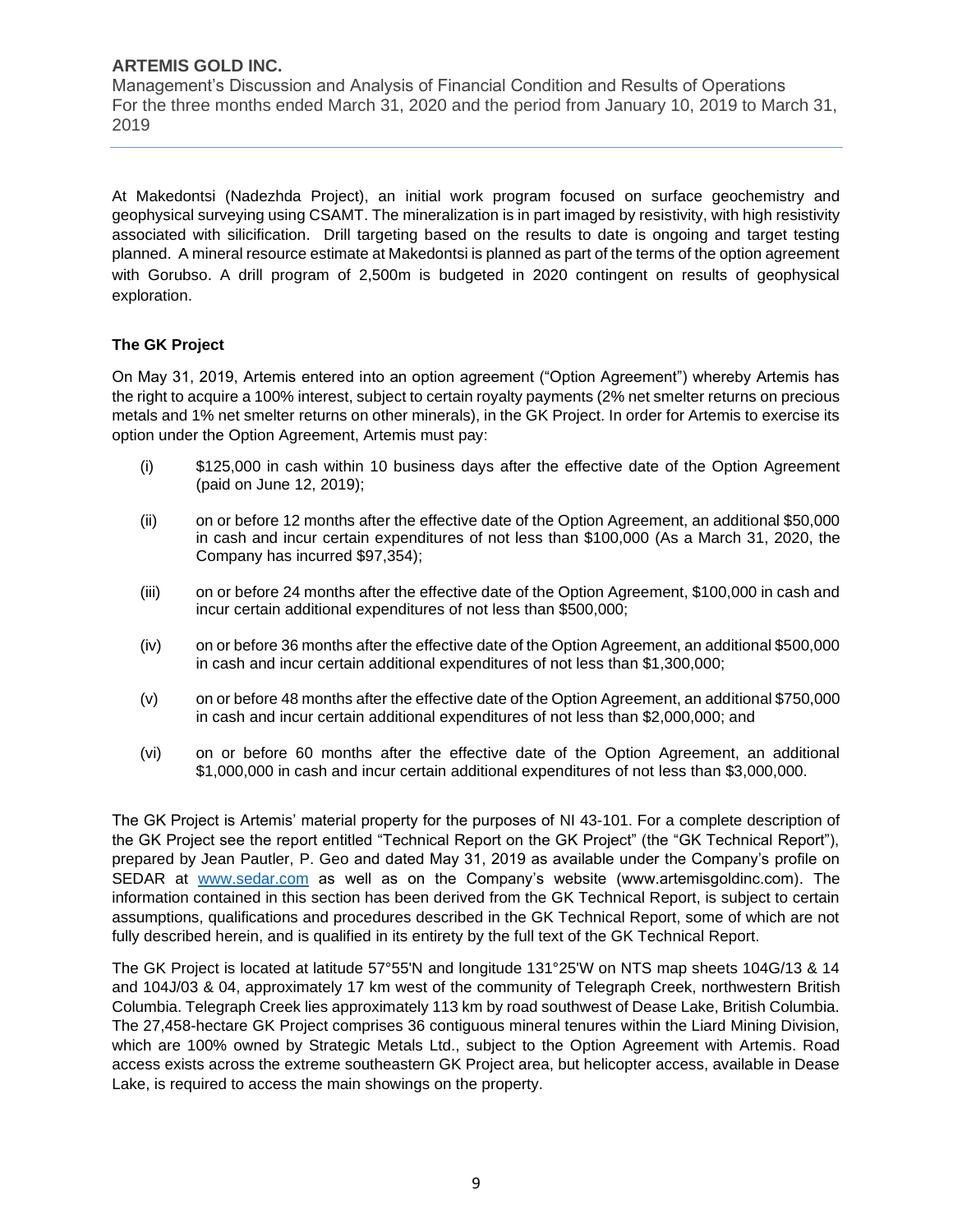Management's Discussion and Analysis of Financial Condition and Results of Operations For the three months ended March 31, 2020 and the period from January 10, 2019 to March 31, 2019

Regionally the GK Project is situated within Stikinia, a predominantly intra-oceanic island arc terrane accreted to ancestral North America in the Early Mesozoic. Stikinia hosts numerous porphyry-type coppergold occurrences, specifically in areas where Triassic and Lower Jurassic silica saturated plutons have intruded coeval oceanic island arcs. Examples of such alkalic porphyries in the regional area of the GK Project include the Red Chris mine, the Galore Creek deposit, and the Sheslay occurrences and the region also includes calc-alkalic porphyry-type copper-gold deposits such as Schaft Creek, GJ and KSM. Gold rich deposits such as Brucejack, Premier, Snip, Johnny Mountain, and Spectrum also occur within the area primarily as veins, stockworks and lesser breccias associated with the Late Triassic and Early Jurassic intrusive suites within the Golden Triangle of northwest Stikinia. Deposits are typically Early Jurassic in age. In addition, an Early Jurassic age is inferred for the disseminated, limestone hosted, past-producing Golden Bear gold mine located 55 km northwest of the GK Project. Mineralization on the above-mentioned occurrences is not necessarily indicative of the mineralization on the GK Project.

The GK Project is primarily underlain by arc related volcano-sedimentary rocks of the Upper Triassic Stuhini Group, which is intruded by an approximate 20 km2 granodiorite and diorite to quartz diorite pluton (informally named the Grass Mountain pluton in this report) and similar small plug of Upper Triassic to Jurassic age in the east-central property area, and quartz diorite of the Middle to Upper Triassic Tahltan Lake and Tahltan River plutons in the western property area.

Documented historical exploration on the GK Project area, undertaken from 1916 to 1991, has included mapping, prospecting, rock and stream sediment geochemistry, soil sampling, hand trenching, 116.6 km of ground magnetic surveying, and minor self-potential ground geophysical surveying. Work by Strategic was completed between 2005 and 2018 and has included: prospecting; geological mapping; stream sediment and rock geochemical sampling; contour and grid soil sampling; minor hand trenching; an airborne magnetic and VTEM survey covering approximately 12% of the property; a 13.95 km induced polarization geophysical survey and; 927.81m of diamond drilling in two holes on the Winter Creek zone in 2010. Soil geochemistry now covers approximately 30% of the property and approximately 40% has been mapped. The GK Project is at an early exploration stage.

The GK Project constitutes a property of merit based on: favourable geological setting within the well mineralized Stikine Arch; significant vein and possible porphyry style mineralization; untested soil and stream sediment anomalies and; untested geophysical targets. A contingent two phase exploration program is recommended to follow up significant mineralized zones and soil geochemical and geophysical anomalies with a Phase 1 program consisting of extension of the helicopter-borne magnetic/VTEM survey to cover the entire Grass Mtn. pluton, proximal plug and margins additional soil geochemistry, detailed mapping, prospecting, and hand trenching with a budget of \$400,000. Contingent on results from Phase 1, a Phase 2 diamond drill program with a \$500,000 budget is proposed to follow up results from Phase 1 and earlier work programs.

During 2019, an airborne high resolution aeromagnetic and radiometric survey was completed over the GK project area, as recommended by a consultant of Strategic during a review of GK. The Company is in the process of reviewing the results of this work.

## **OVERALL PERFORMANCE AND RESULTS OF OPERATIONS**

The following information for the three months ended March 31, 2020 was derived from the Interim Financial Statements.

During the three months ended March 31, 2020 and the period from January 10, 2019 to March 31, 2019 the Company had net income (loss) of \$(4,624,691) and \$2,513,189 respectively, comprised of: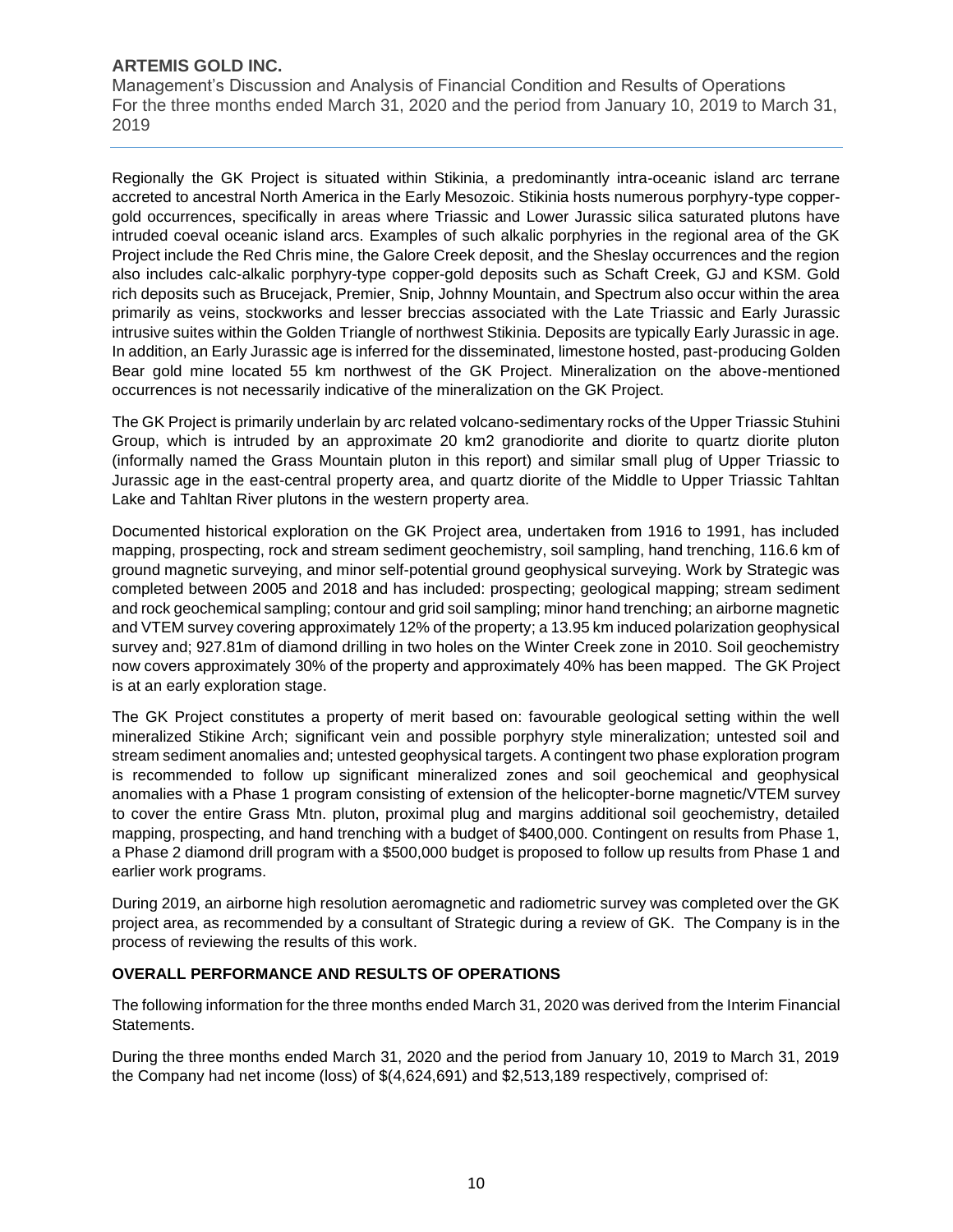Management's Discussion and Analysis of Financial Condition and Results of Operations For the three months ended March 31, 2020 and the period from January 10, 2019 to March 31, 2019

|                                              | <b>Notes</b> | For the three<br>months ended<br>March 31, 2020 | For the Period<br>January 10, 2019 to<br>March 31, 2019 |
|----------------------------------------------|--------------|-------------------------------------------------|---------------------------------------------------------|
|                                              |              |                                                 |                                                         |
| <b>Operating Expenses</b>                    |              |                                                 |                                                         |
| Depreciation                                 |              | 39,989                                          | \$                                                      |
| Management fees and wages                    | 7            | 314,201                                         |                                                         |
| Investor relations and corporate development |              | 143,926                                         |                                                         |
| Office, Insurance and general                |              | 65,639                                          |                                                         |
| Professional fees                            |              | 34,676                                          |                                                         |
| Share-based payments                         | 6            | 523,566                                         |                                                         |
| Transfer agent and regulatory                |              | 8,633                                           |                                                         |
| Travel, meals and entertainment              |              | 4,304                                           |                                                         |
| Loss from operations                         |              | (1, 134, 934)                                   |                                                         |
| Other Income / (Expense)                     |              |                                                 |                                                         |
| Accretion expense on lease liability         |              | (13, 943)                                       |                                                         |
| Convertible debenture interest expense       |              |                                                 | (20, 408)                                               |
| Equity loss from investment in associate     | 3            | (99, 049)                                       |                                                         |
| Gain on investment in associate              | 3            |                                                 | 1,488,000                                               |
| Gain (loss) on convertible debt              | 3            | (2,626,781)                                     |                                                         |
| Gain (loss) on warrants                      | 3            | (1,630,934)                                     | 1,441,014                                               |
| Interest income                              |              | 166,522                                         |                                                         |
| Net income (loss) before income taxes        |              | (5, 339, 119)                                   | 2,908,606                                               |
| Deferred income tax recovery (expense)       | 5            | 714,428                                         | (395,417)                                               |
| Net Income (loss)                            |              | \$<br>(4,624,691)                               | \$<br>2,513,189                                         |

## **Operating Expenses for the three months ended March 31, 2020 and the period January 10 to March 31, 2019**

During the three months ended March 31,2020 and the period January 10 to March 31, 2019, the Company had operating expenses of \$1,134,934 and \$nil, respectively. Artemis was incorporated on January 10, 2019 and was listed on the TSXV on October 2, 2019, with general corporate activity ramping up since that time.

Management fees and wages were \$314,201 and \$nil, in the three months ended March 31, 2020 and the period January 10 to March 31, 2019, respectively and relate entirely to officers and staff at the Company's head office. Officers began receiving payments effective September 1, 2019.

Investor relations and corporate development expenses were \$143,926 and \$nil, in the three months ended March 31, 2020 and the period January 10 to March 31, 2019, respectively, and relate primarily to costs incurred in reviewing potential mining assets for acquisition or partnership.

Office, insurance and general were \$65,639 and \$nil, in the three months ended March 31, 2020 and the period January 10 to March 31, 2019, respectively and relate to overhead and service cost for the head office in Vancouver.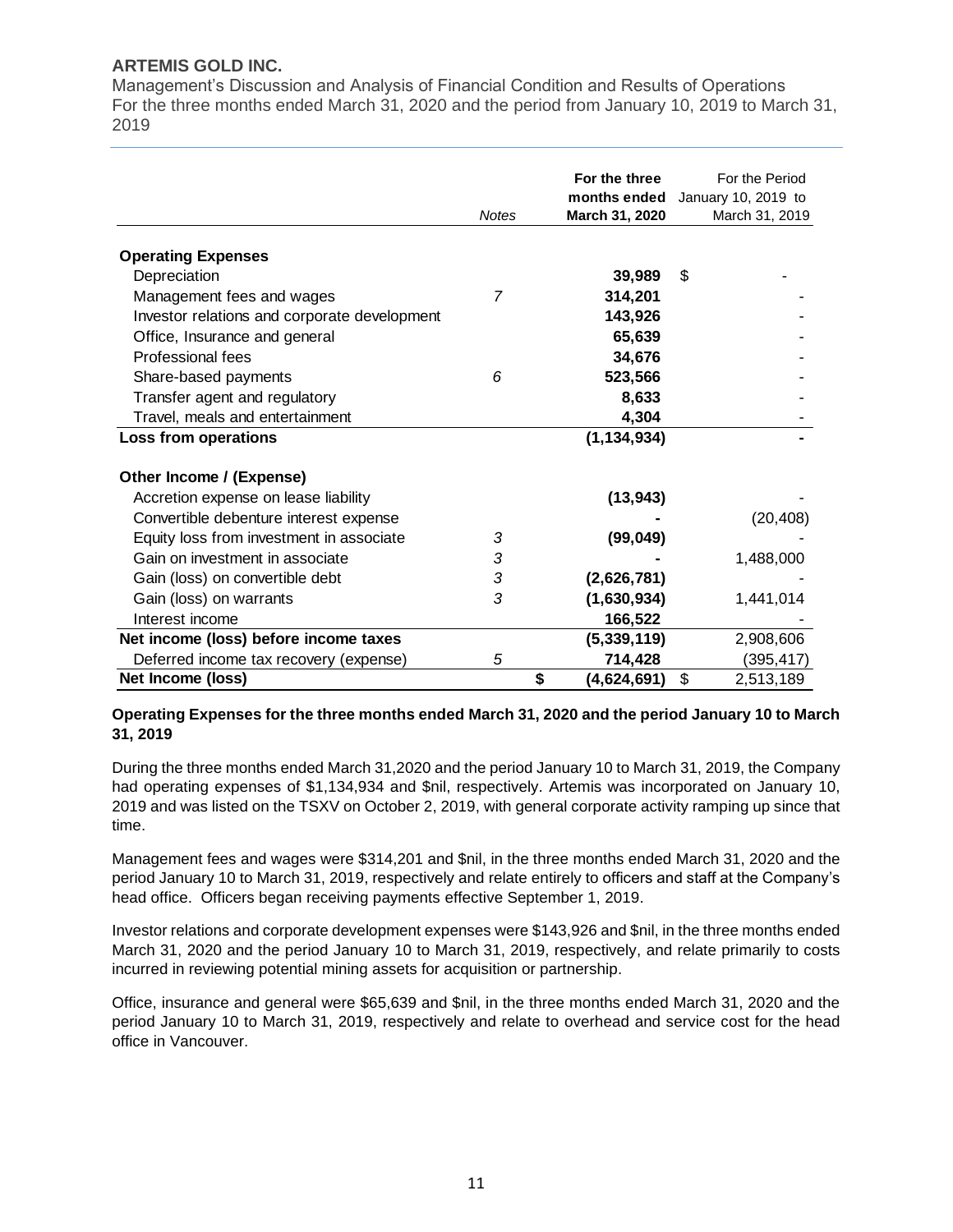Management's Discussion and Analysis of Financial Condition and Results of Operations For the three months ended March 31, 2020 and the period from January 10, 2019 to March 31, 2019

Stock-based compensation of \$523,566 represents the Black-Scholes calculated fair value of stock options issued to directors, officers and employees during the period. The Company granted 1,520,000 options on October 24, 2019 and 200,000 options on January 6, 2020.

#### **Other Income (Expenses) for the three months ended March 31, 2020 and the period January 10, 2019 to March 31, 2019**

#### *Loss on Investment in Velocity*

The investment in VLC is comprised of:

|                                                |    | <b>Convertible</b><br>debenture |     | Investment in<br>associate |    | Warrants    | Total |             |  |
|------------------------------------------------|----|---------------------------------|-----|----------------------------|----|-------------|-------|-------------|--|
| Initial investment                             | S  | 5.094.000                       | \$. | 3.906.000                  | \$ |             | \$    | 9.000.000   |  |
| Gain at inception                              |    |                                 |     | 1,488,000                  |    | 1,230,531   |       | 2,718,531   |  |
| Fair value change in the period                |    | 5,359,338                       |     |                            |    | 1.121.313   |       | 6,480,651   |  |
| Equity income(loss) of investment of associate |    |                                 |     | (208,002)                  |    |             |       | (208,002)   |  |
| Shares received in settlement of interest      |    | (236,068)                       |     | 236.068                    |    |             |       |             |  |
| Other                                          |    | (217,836)                       |     | 217,836                    |    |             |       |             |  |
| Balance, December 31, 2019                     | \$ | 9,999,434                       |     | 5,639,902                  | \$ | 2,351,844   |       | 17,991,180  |  |
| Investment                                     |    |                                 |     | 1,825,858                  |    | 240.897     |       | 2.066.755   |  |
| Fair value change in the period                |    | (2,626,781)                     |     |                            |    | (1,630,934) |       | (4,257,715) |  |
| Equity income(loss) of investment of associate |    |                                 |     | (99,049)                   |    |             |       | (99,049)    |  |
| Balance, March 31, 2020                        |    | 7.372.653                       |     | 7,366,711                  |    | 961.807     |       | 15,701,171  |  |

On March 14, 2019, the Company completed an investment in VLC for a total consideration of \$9,000,000. Included in the investment was a \$5,094,000 secured convertible debenture in VLC, plus an equity component comprising 18,600,000 Units of VLC for cash consideration of \$3,906,000.

Further, as part of the investment agreement, the Company has the right to designate one individual to be nominated, and if elected, to serve as a director of VLC provided the Company holds at least 15% of the issued and outstanding common shares of VLC, with the number of nominees increasing to two directors if the Company holds 30% or more of the issued and outstanding common shares of VLC. In February 2020, the Company exercised this right and nominated (and VLC subsequently appointed) an individual to the board of directors of VLC.

#### Convertible Debenture Component

The convertible debenture earns interest at an annual rate of 8.5% payable semi-annually, over a five-year term. The interest can be paid in cash or common shares of VLC, at the discretion of VLC. The principal amount of the convertible debenture is convertible into common shares of VLC at the election of the Company at a conversion price of \$0.25. The convertible debenture is secured with a first ranking charge at any time by way of general security agreement and guarantee from the material subsidiary of VLC.

The convertible debenture investment is measured at Fair Value through Profit and Loss (FVTPL). At Inception, the convertible debenture was recorded at the equivalent of cash consideration paid. The decrease in fair value of \$2,626,781 for the three months ended March 31, 2020 was most heavily impacted by the decrease in the VLC share price from \$0.455 on December 31, 2019 to \$0.27 on March 31, 2020.

#### Equity Component – Common Shares and Warrants

On March 14, 2019, the Company acquired 18,600,000 Units of VLC, with each Unit consisting of one common share and one half of a warrant. The warrants are exercisable into common shares of VLC at an exercise price of \$0.25, with an expiry date of March 14, 2022.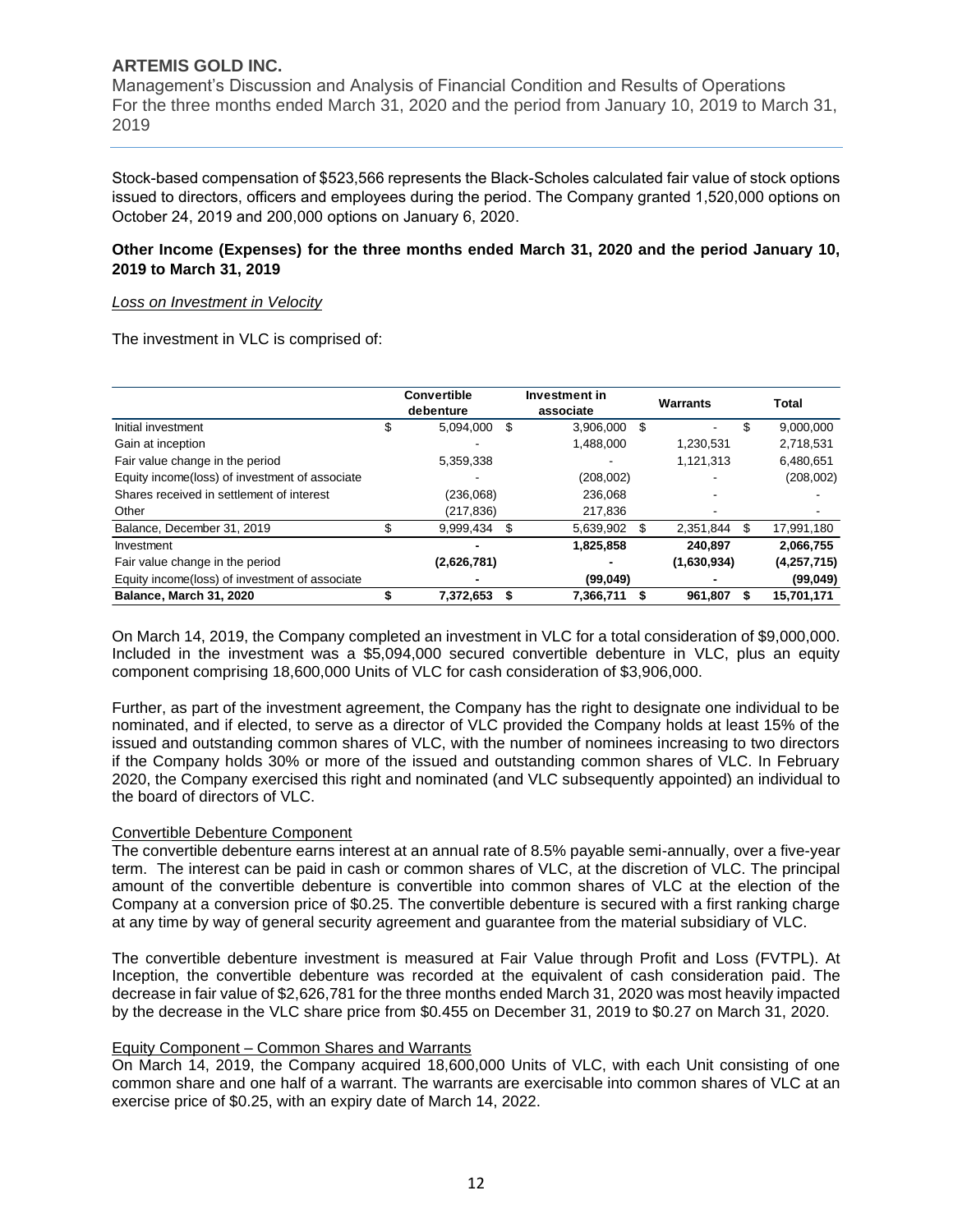Management's Discussion and Analysis of Financial Condition and Results of Operations For the three months ended March 31, 2020 and the period from January 10, 2019 to March 31, 2019

The attributed cost of the common shares at the date of Inception was \$5,394,000 and was determined using the traded stock price of VLC on March 14, 2019 which was \$0.29 per common share multiplied by the number of common shares held. At inception, the attributed cost of the warrants was determined (using the Black-Scholes option pricing model) as \$1,230,531. The attributed costs were higher than the cash outlay, resulting in a gain at inception.

In October 2019 VLC settled interest owed on the convertible debenture of \$236,068 for the period of March 14, 2019 to September 30, 2019 by issuing 495,516 common shares to the Company bringing the Company's holding to 19,095,516 shares, or 19.63%.

On February 12, 2020, the Company invested \$2,066,755 in VLC by subscribing to a non-brokered private placement. The Company acquired 5,166,887 VLC units at a price of \$0.40. Each VLC unit consists of one VLC common share and one half of a share purchase warrant, with each whole warrant entitling the holder to purchase one additional VLC common share at a price of \$0.55 per share for a period of 18 months following closing of the private placement. This increased the Company's ownership in VLC to 21.6%.

As at March 31, 2020 the Company owns 24,262,403 common shares of VLC that have a fair market value of \$6,550,849, based on the quoted market price.

Equity loss from investment in VLC was \$99,049 and \$Nil in the three months ended March 31, 2020 and the period January to March 31, 2019, respectively. The Company applies equity accounting over the investment in the common shares of VLC as the Company has significant influence over VLC due to its share ownership in the Company and its board representation. As a result, at inception of the investment, the common shares were recognized at attributed cost, with the carrying amount of the investment increasing or decreasing to recognise the Company's share of the profit or loss of VLC at each reporting period.

The warrants have been measured at FVTPL which resulted in a gain/(loss) of \$(1,630,934) and \$1,441,014 for the three months ended March 31, 2020 and the period from January 10 to March 31, 2019, respectively.

The Company used the Black-Scholes option pricing model to calculate the fair value of the warrants held in VLC. The loss in 2020 resulted primarily from a decrease in the VLC share price in the period from \$0.455 per share at December 31, 2019 to \$0.27 per share at March 31, 2020.

#### *Interest Income*

Interest income was \$166,522 and \$nil in the three months ended March 31, 2020 and the period January 10 to March 31, 2019, respectively and relates to interest earned on cash balances from private placement proceeds as discussed below. The Company had no cash at March 31, 2019

#### *Deferred Income Tax for three month ended March 31, 2020*

The deferred tax liability of \$256,874 consists mainly of the future income tax that would be payable, net of non-capital losses, if the unrealized gains on the Company's investment assets were to be realized. Generally, 50% of the realized gain from investments are included in taxable income in Canada while noncapital losses can be fully claimed against taxable income. The income tax recovery during the three months ended March 31, 2020 of \$714,428 represents the statutory tax rate of 27% applied to net income for the year after a 50% deduction for investment gains and a 100% addition for non-deductible sharebased payments.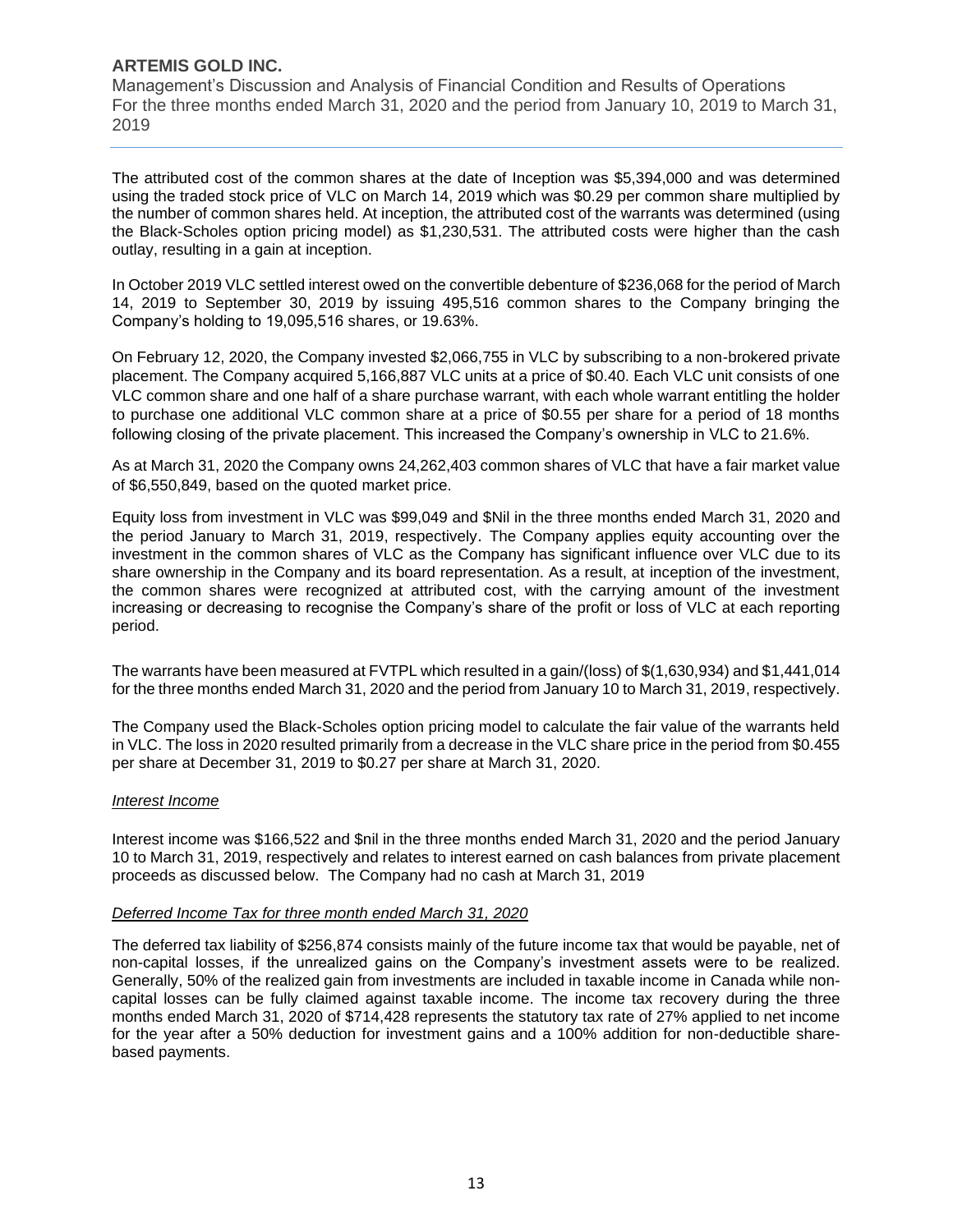Management's Discussion and Analysis of Financial Condition and Results of Operations For the three months ended March 31, 2020 and the period from January 10, 2019 to March 31, 2019

## **SUMMARY OF QUARTERLY RESULTS**

The following information is derived from the Company's financial statements prepared in accordance with IFRS applicable to interim financial reporting including IAS 34. For quarterly periods other than those ended December 31, the information below should be read in conjunction with the Company's Interim Financial Statements for each of the past quarters. The Company's first interim statements as a reporting issuer were prepared for the period from January 10, 2019 to September 30, 2019, therefore periods before September 30, 2019 are not presented.

Consistent with the preparation and presentation of the Annual Financial Statements, these unaudited quarterly results are presented in Canadian dollars.

|                                                                                                     |          | March 31,<br>2020                 | December 31,<br>2019 | September 30,<br>2019             |      |                     |
|-----------------------------------------------------------------------------------------------------|----------|-----------------------------------|----------------------|-----------------------------------|------|---------------------|
| Revenues (Note 1)<br>Net income (loss)                                                              | S        | $$(4,624,691)$ \;                 | - \$                 | ۰<br>$(1,208,292)$ \$             | - \$ | 1,387,978           |
| Basic income(loss) per share<br>Diluted income (loss) per share<br>Cash dividend declated per share | \$<br>\$ | $(0.10)$ \$<br>$(0.10)$ \$<br>Nil |                      | $(0.06)$ \$<br>$(0.06)$ \$<br>Nil |      | 0.06<br>0.06<br>Nil |

**Note 1** –The Company has no revenue to report during the financial reporting periods noted above.

The Company incurred a net loss for the three months ended December 31, 2019 compared to net income during the three month period ended September 30, 2019 due to increased activity since its TSXV listing on October 2, 2019 and share based payment expense recognized from a stock option grant during the quarter. Also contributing to the change in net income in the fourth quarter of 2019 versus the prior quarter was the recognition of a minimal net loss on the various investments in VLC in the period compared to a significant gain in the third quarter, as the share price in VLC marginally changed from the prior quarter.

The increase in net loss from the quarter ended December 31, 2019 to the quarter ended March 31, 2020 is a result of the Company recognizing an unrealized loss on the various investments in VLC, as the stock price in VLC decreased from \$0.455 at December 31, 2019 to \$0.27 at March 31, 2020. The losses from operations have remained consistent from the prior quarter.

## **LIQUIDITY AND CAPITAL RESOURCES**

As an exploration stage company, Artemis does not have revenues and is expected to generate operating losses. As at March 31, 2020, the Company had cash of \$28,594,640 and working capital of \$29,263,850. In February 2020 the Company invested an additional \$2,066,755 in Velocity which increased its undiluted ownership in VLC to 21.6%.

During the period since January 10, 2019 ("Inception") to December 31, 2019, the Company received net proceeds of \$36,475,635 related to the issue of common shares and \$5,094,000 related to the issue of convertible debt which has since been converted to common shares of the Company.

On March 14, 2019 the Company issued 5,085,710 shares for cash proceeds of \$3,906,001.

On June 12, 2019 the Company issued 1 share for cash proceeds of \$125,000.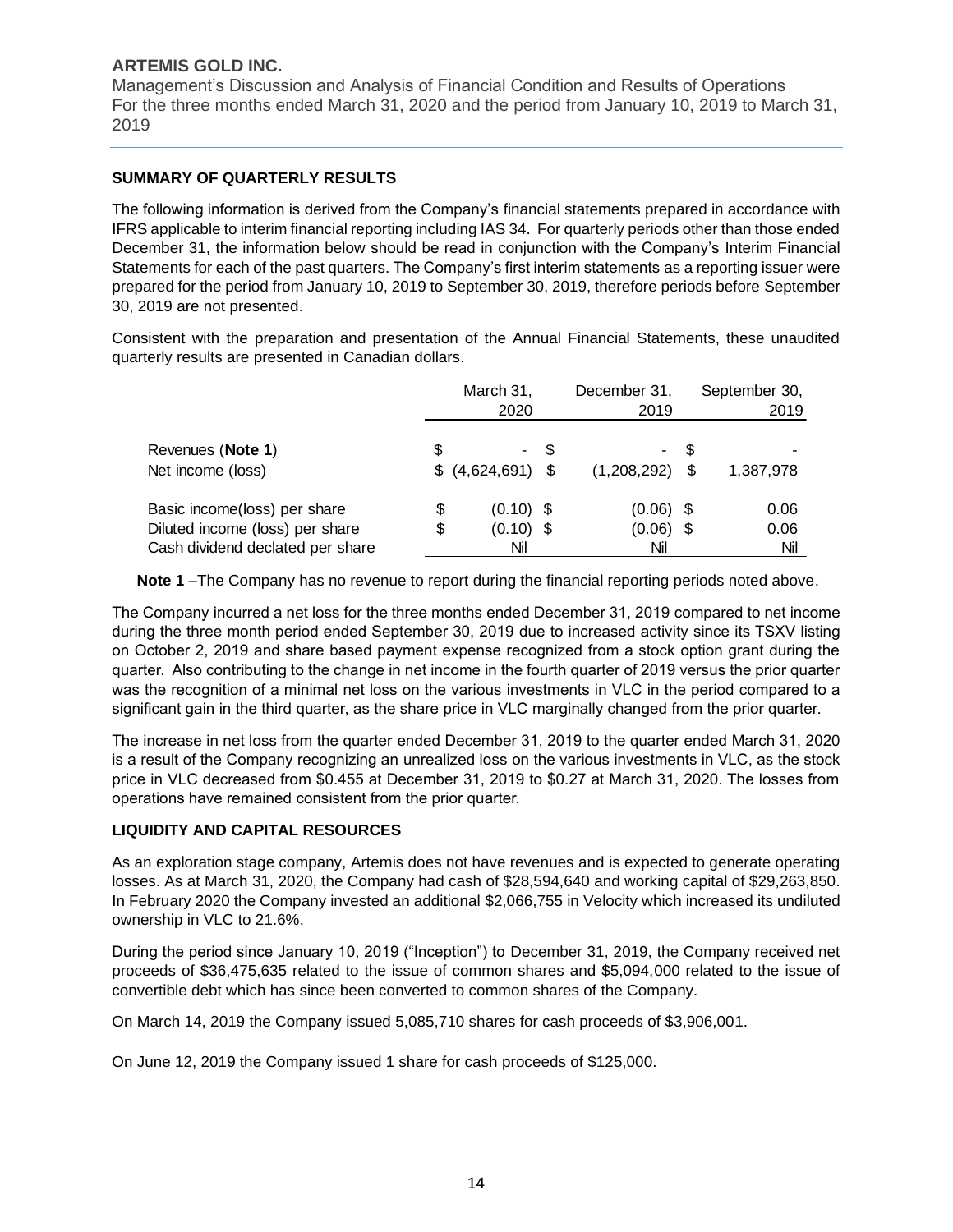Management's Discussion and Analysis of Financial Condition and Results of Operations For the three months ended March 31, 2020 and the period from January 10, 2019 to March 31, 2019

On July 18, 2019, pursuant to the Arrangement, Atlantic Gold Corp. converted the debenture (\$5,094,000 in principal and \$148,591 in interest) into 6,825,986 common shares of Artemis at \$0.7680 of debt per share.

On August 27, 2019, Artemis completed a non-brokered private placement financing for gross proceeds of \$32,641,566 (the "Private Placement"). Artemis expects to use the net proceeds from the Private Placement towards funding further exploration of its GK Project in Northwestern B.C., to identify and finance further growth and development opportunities, as well as for general working capital.

The Private Placement resulted in Artemis issuing 36,268,407 units (the "Artemis Units") at a price of \$0.90 per Artemis Unit. Each Artemis Unit consists of one Artemis Share and one common share purchase warrant, with each whole warrant entitling the holder to purchase one additional Artemis Share at a price of \$1.08 per share for a period of 60 months following closing of the Private Placement.

Certain directors and officers of Artemis subscribed to 17,889,155 common shares which are subject to an escrow agreement. Ten percent of the common shares were released from escrow on September 30, 2019 and 15% will be released from escrow every six months starting March 31, 2020 until September 30, 2022. At March 31, 2020, 13,416,866 shares remained in escrow.

During the three months ended March 31, 2020, the exercise of share purchase warrants provided the Company with additional liquidity. A total of 72,222 share purchase warrants were exercised for total proceeds of \$78,000.

As the date of this report, the Company has adequate working capital to complete its planned exploration and maintain corporate capacity for the ensuing 12 months. Excess available funds will be allocated to identify and finance further growth and development opportunities.

The Company has not paid any dividends and management does not expect that this will change in the near future.

Working capital is held almost entirely in cash, significantly reducing any liquidity risk of financial instruments held by Artemis.

## **RELATED PARTY TRANSACTIONS**

Key management personnel include those persons having authority and responsibility for planning, directing and controlling the activities of the Company as a whole. The Company has determined that key management personnel consists of executive and non-executive members of the Company's Board of Directors and corporate officers.

Remuneration attributed to key management personnel included in Consulting and management fees in the Interim Statement of Income and Comprehensive Income is: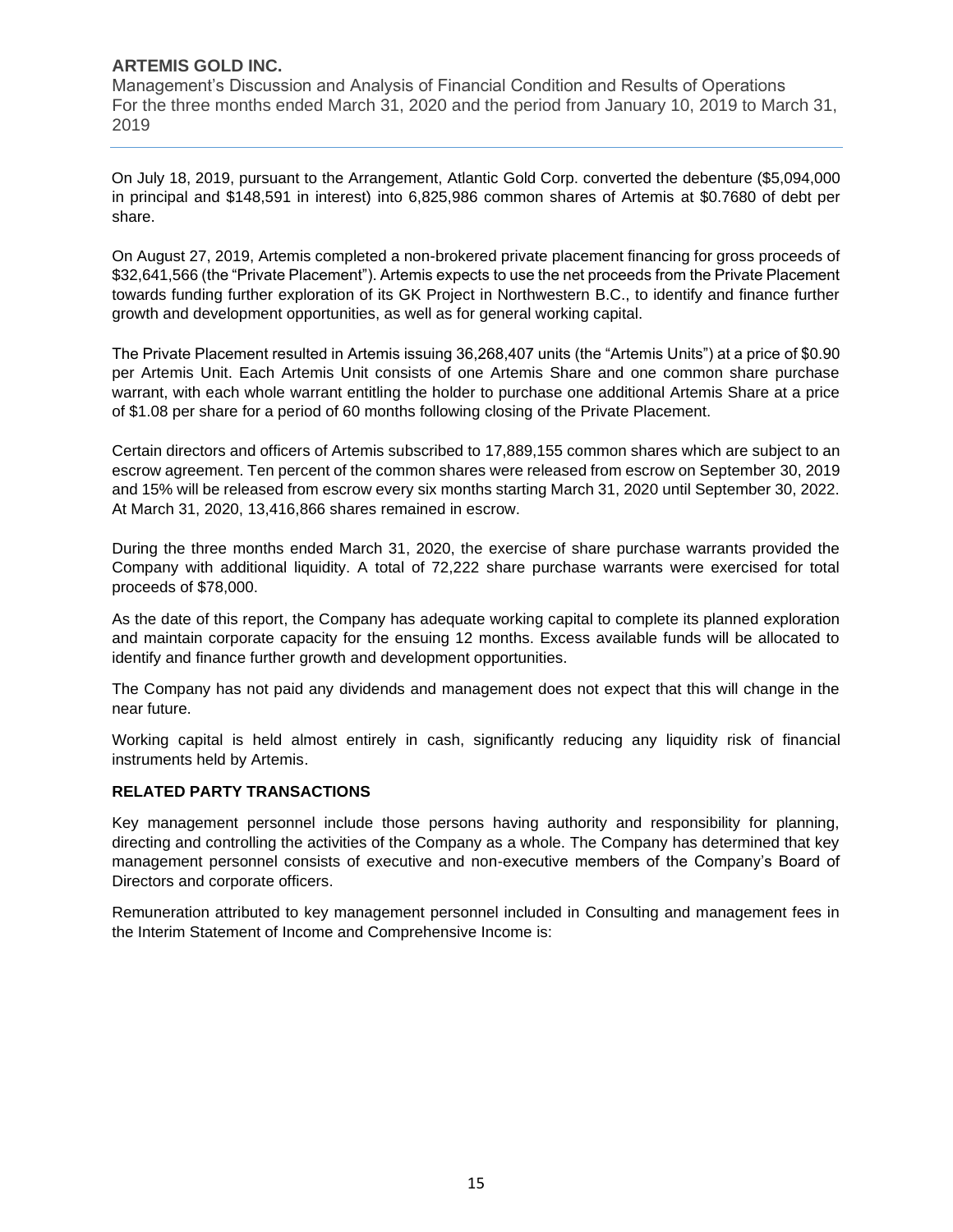Management's Discussion and Analysis of Financial Condition and Results of Operations For the three months ended March 31, 2020 and the period from January 10, 2019 to March 31, 2019

| <b>Related Party</b><br><b>Relationship</b><br><b>Compensation type</b> |                                |                                                                       | March 31, 2020   | Three months ended Three months ended | March 31, 2019 |  |
|-------------------------------------------------------------------------|--------------------------------|-----------------------------------------------------------------------|------------------|---------------------------------------|----------------|--|
| Steven Dean                                                             | Chairman and CEO               | Consulting fees, benefits<br>and share-based<br>payments <sup>1</sup> | \$<br>271,980 \$ |                                       |                |  |
| Chris Batalha                                                           | CFO and Corporate<br>Secretary | Wages, benefits, and<br>share-based payments                          | 157,496          |                                       |                |  |
| David Black                                                             | Lead Director                  | Directors' fees and share-<br>based payments                          | 37,664           |                                       |                |  |
| Robert Atkinson                                                         | Director                       | Directors' fees and share-<br>based payments                          | 37.664           |                                       |                |  |
| <b>William Armstrong</b>                                                | Director                       | Directors' fees and share-<br>based payments                          | 37,039           |                                       |                |  |
| Ryan Beedie                                                             | Director                       | Directors' fees and share-<br>based payments                          | 32,039           |                                       |                |  |
|                                                                         |                                |                                                                       | 573,882          | \$                                    |                |  |

(1) Management fees are paid to Sirocco Advisory Services, a company controlled by Steven Dean.

As discussed in the Liquidity and Capital Resources section above, certain directors and officers subscribed to the Private Placement.

#### **OFF-BALANCE SHEET ARRANGEMENTS**

The Company had no off-balance sheet arrangements as at March 31, 2020 or as at the date hereof.

#### **OUTSTANDING SHARE DATA**

The authorized capital of Artemis consists of an unlimited number of common shares. As of the date of this report, there were 48,252,327 common shares outstanding and 36,196,185 warrants. Each whole warrant entitles the holder to purchase one additional common share of the Company at a price of \$1.08 per until August 19, 2024.

The Company also has a total of 1,720,000 stock options outstanding as at the date of this report with a weighted average exercise price of \$1.18 and weighted average life remaining of 9.5 years.

#### **FINANCIAL INSTRUMENTS AND OTHER INSTRUMENTS**

The board of directors has overall responsibility for the establishment and oversight of the Company's risk management framework. The Company's financial instruments consist of cash and receivables, both of which are measured at amortized cost, and investment in a convertible debenture issued by VLC and an investment in VLC warrants, both of which are designated as Fair Value through Profit and Loss ("FVPL").

The Company's financial instruments also include amounts due to a related party and accounts payable which are measured at amortized cost.

#### Fair value measurements

Fair value is based on available public market information or, when such information is not available, estimated using present value techniques and assumptions concerning the amount and timing of future cash flows and discount rates which factor in the appropriate credit risk.

The Company's investment in the VLC convertible debenture, and the investment in VLC warrants are categorized as Level 3 in the fair value hierarchy, as observable market data for this investment is not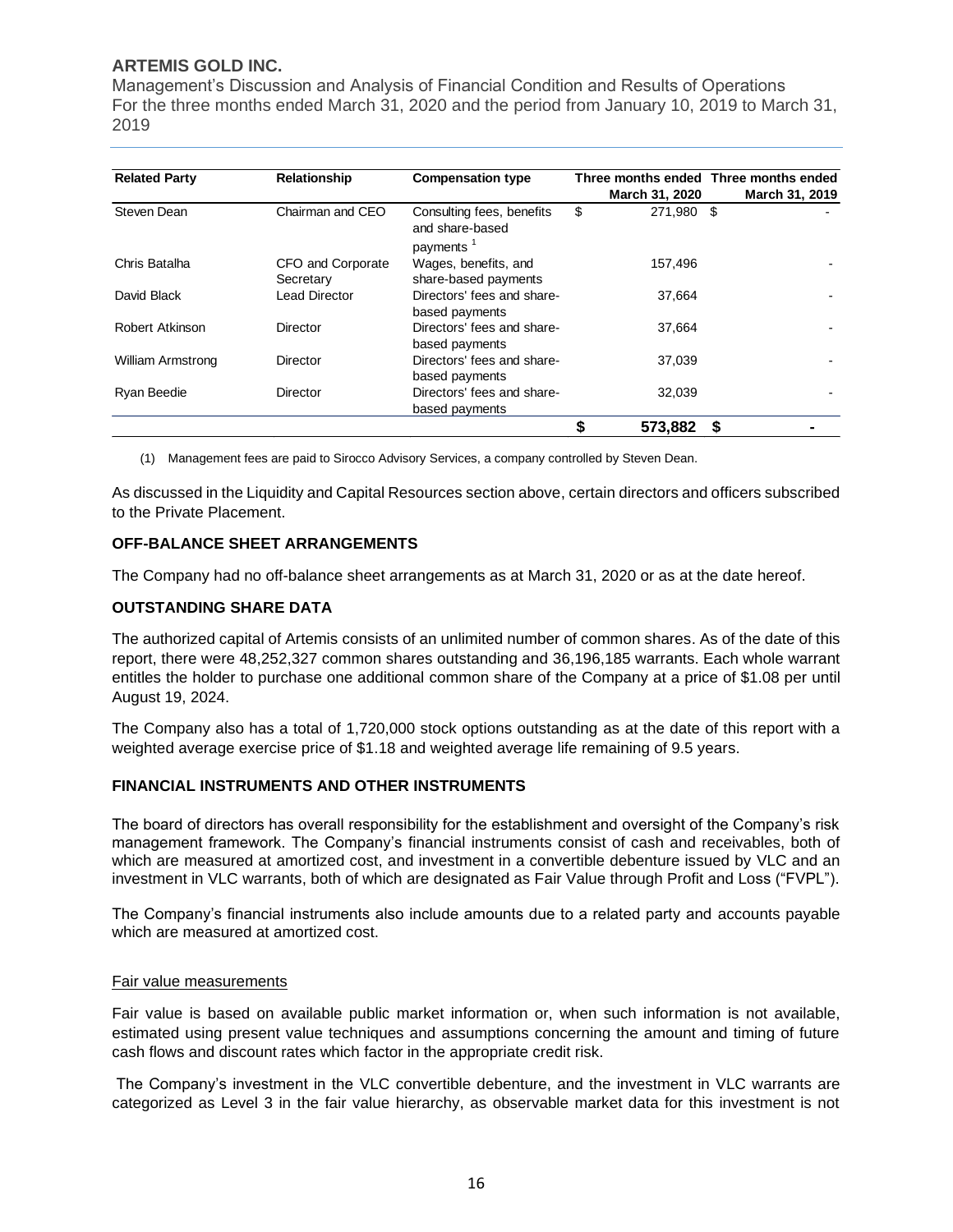Management's Discussion and Analysis of Financial Condition and Results of Operations For the three months ended March 31, 2020 and the period from January 10, 2019 to March 31, 2019

available. The fair values of the cash, receivables, accounts payable and accrued liabilities, due to related party balance approximate the carrying value as at March 31, 2020.

#### **RISK FACTORS**

The operations of the Company are speculative due to the high-risk nature of its business which is the exploration of mineral properties. These are not the only risks and uncertainties that Artemis faces. Additional risks and uncertainties not presently known to the Company or that the Company currently considers immaterial may also impair its business operations. These risk factors could materially affect the Company's future operating results and could cause actual events to differ materially from those described in forward-looking statements relating to the Company.

If any of the following risks actually occur, Artemis' business, financial condition and operating results could be adversely affected.

#### **Investment in Velocity**

Artemis is dependant on its investment in Velocity. In recent years, the securities markets have experienced a high level of price and volume volatility, and the market price of securities of many companies have experienced wide fluctuations which have not necessarily been related to the operating performance, underlying asset values or prospects of such companies. There can be no assurance that such fluctuations will not affect the price of the Velocity's securities.

Artemis is subject to the risk that Velocity may fail to perform its obligations pursuant to the terms and conditions under the Convertible Debentures. If Velocity fails to perform such obligations, there can be no assurance that Artemis may be able to fully recover upon realization of such security or to mitigate any losses that result from such failure to perform and/or prevent any collateral losses, which could have a material adverse effect on Artemis.

Artemis is subject to Velocity's own risk factors. Historically, Velocity's sole source of funding has been advances from related individuals and entities. Velocity's access to financing is always uncertain. There can be no assurance of continued access to funding. Velocity is also exposed to foreign currency risk on fluctuations related to assets and liabilities that are denominated in United States dollars and Bulgarian Lev. Velocity is also exposed to price risk with respect to commodity and equity prices. Equity price risk is defined as the potential adverse impact on Velocity's profit or loss, the ability to obtain financing, or the ability to obtain a public listing due to movements in individual equity prices or general movements in the level of the stock market. Commodity price risk is defined as the potential adverse impact on profit or loss and economic value due to commodity price movements and volatilities. Velocity closely monitors commodity prices, individual equity movements and the stock market to determine the appropriate course of action to be taken by Velocity. Fluctuations in value may be significant which will affect the value of Artemis' equity interest in Velocity.

#### **Acquisitions and Joint Ventures**

Artemis will evaluate from time to time opportunities to acquire or enter into a joint venture in respect of mining assets and businesses, including the exercise of its option to acquire the GK Project pursuant to the Option Agreement. These acquisitions and joint ventures may be significant in size, may change the scale of Artemis' business and may expose it to new geographic, political, operating, financial and geological risks. Artemis' success in its acquisition and joint venture activities will depend on its ability to identify suitable acquisition and joint venture candidates and partners, acquire or enter into a joint venture with them on acceptable terms and integrate their operations successfully with those of Artemis.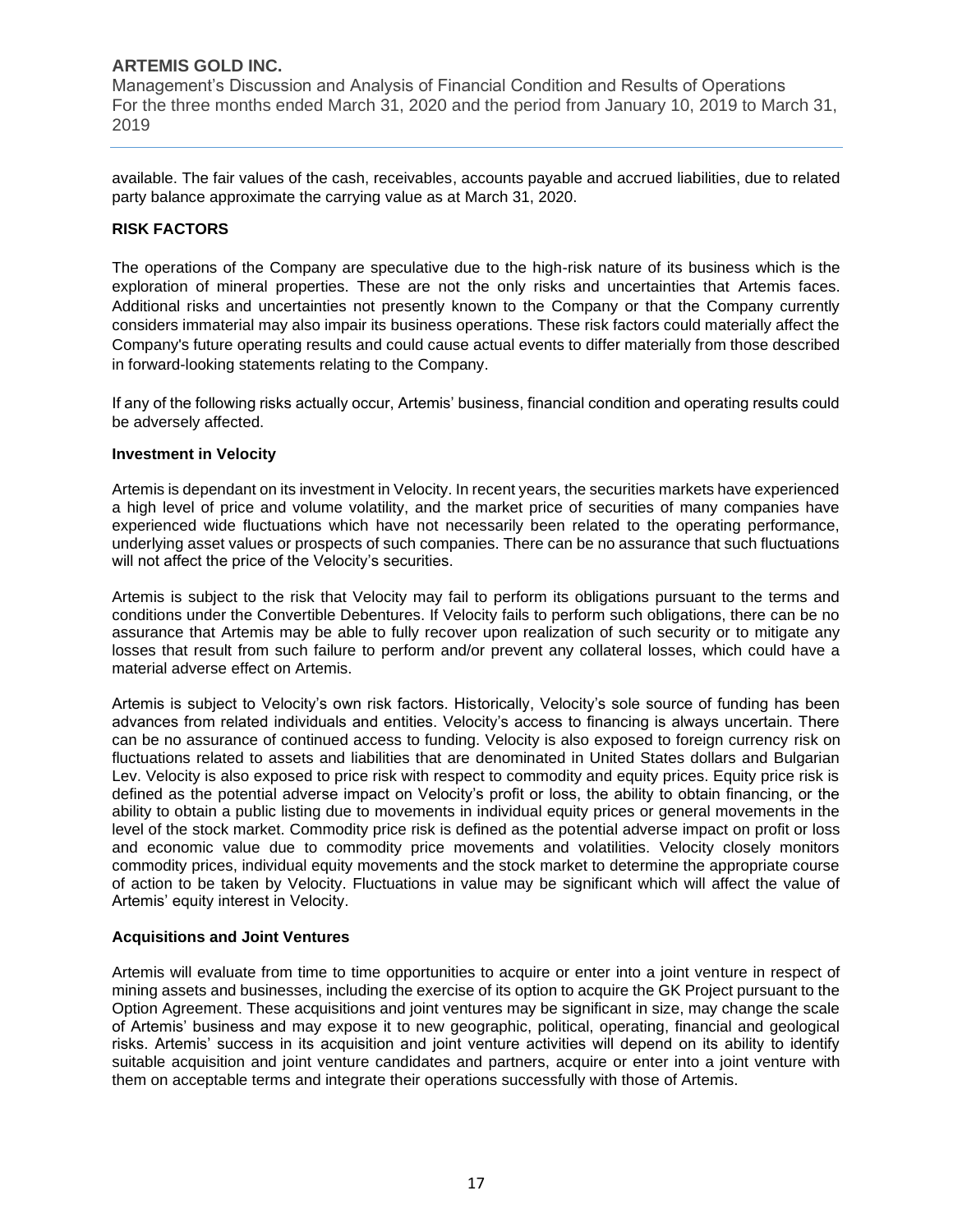Management's Discussion and Analysis of Financial Condition and Results of Operations For the three months ended March 31, 2020 and the period from January 10, 2019 to March 31, 2019

Any acquisitions or joint ventures would be accompanied by risks, such as the difficulty of assimilating the operations and personnel of any acquired companies; the potential disruption of Artemis' ongoing business; the inability of management to maximize the financial and strategic position of Artemis through the successful incorporation of acquired assets and businesses or joint ventures; additional expenses associated with amortization of acquired intangible assets; the maintenance of uniform standards, controls, procedures and policies; the impairment of relationships with employees, customers and contractors as a result of any integration of new management personnel; dilution of Artemis' present shareholders or of its interests in its subsidiaries or assets as a result of the issuance of shares to pay for acquisitions or the decision to grant earning or other interests to a joint venture partner; and the potential unknown liabilities associated with acquired assets and businesses. There can be no assurance that Artemis would be successful in overcoming these risks or any other problems encountered in connection with such acquisitions or joint ventures. There may be no right for shareholders to evaluate the merits or risks of any future acquisition or joint venture undertaken except as required by applicable laws and regulations.

#### **Additional Financing and Dilution**

Artemis plans to focus on exploring for minerals and will use its working capital to carry out such exploration. However, Artemis will require additional funds to further such activities. To obtain such funds, Artemis may sell additional securities including, but not limited to, its common shares or some form of convertible security, the effect of which would result in a substantial dilution of the equity interests of Artemis' shareholders.

There is no assurance that additional funding will be available to Artemis for additional exploration or for the substantial capital that is typically required in order to bring a mineral project to the production decision or to place a property into commercial production. There can be no assurance that Artemis will be able to obtain adequate financing in the future or that the terms of such financing will be favourable. Failure to obtain such additional financing could result in the delay or indefinite postponement of further exploration and development of its properties.

#### **Economics of Developing Mineral Properties**

Mineral exploration and development is speculative and involves a high degree of risk. While the discovery of an ore body may result in substantial rewards, few properties which are explored are commercially mineable and ultimately developed into producing mines. There is no assurance that Artemis' mineral deposits are commercially mineable.

Should any mineral resources and reserves exist, substantial expenditures will be required to confirm mineral reserves which are sufficient to commercially mine and to obtain the required environmental approvals and permitting required to commence commercial operations. The decision as to whether a property contains a commercial mineral deposit and should be brought into production will depend upon the results of exploration programs and/or feasibility studies, and the recommendations of duly qualified engineers and/or geologists, all of which involves significant expense. This decision will involve consideration and evaluation of several significant factors including, but not limited to: (1) costs of bringing a property into production, including exploration and development work, preparation of production feasibility studies and construction of production facilities; (2) availability and costs of financing; (3) ongoing costs of production; (4) mineral prices; (5) environmental compliance regulations and restraints (including potential environmental liabilities associated with historical exploration activities); and (6) political climate and/or governmental regulation and control. Development projects are also subject to the successful completion of engineering studies, issuance of necessary governmental permits, and availability of adequate financing. Development projects have no operating history upon which to base estimates of future cash flow.

The ability to sell, and profit from the sale of any eventual mineral production from any property will be subject to the prevailing conditions in the mineral's marketplace at the time of sale.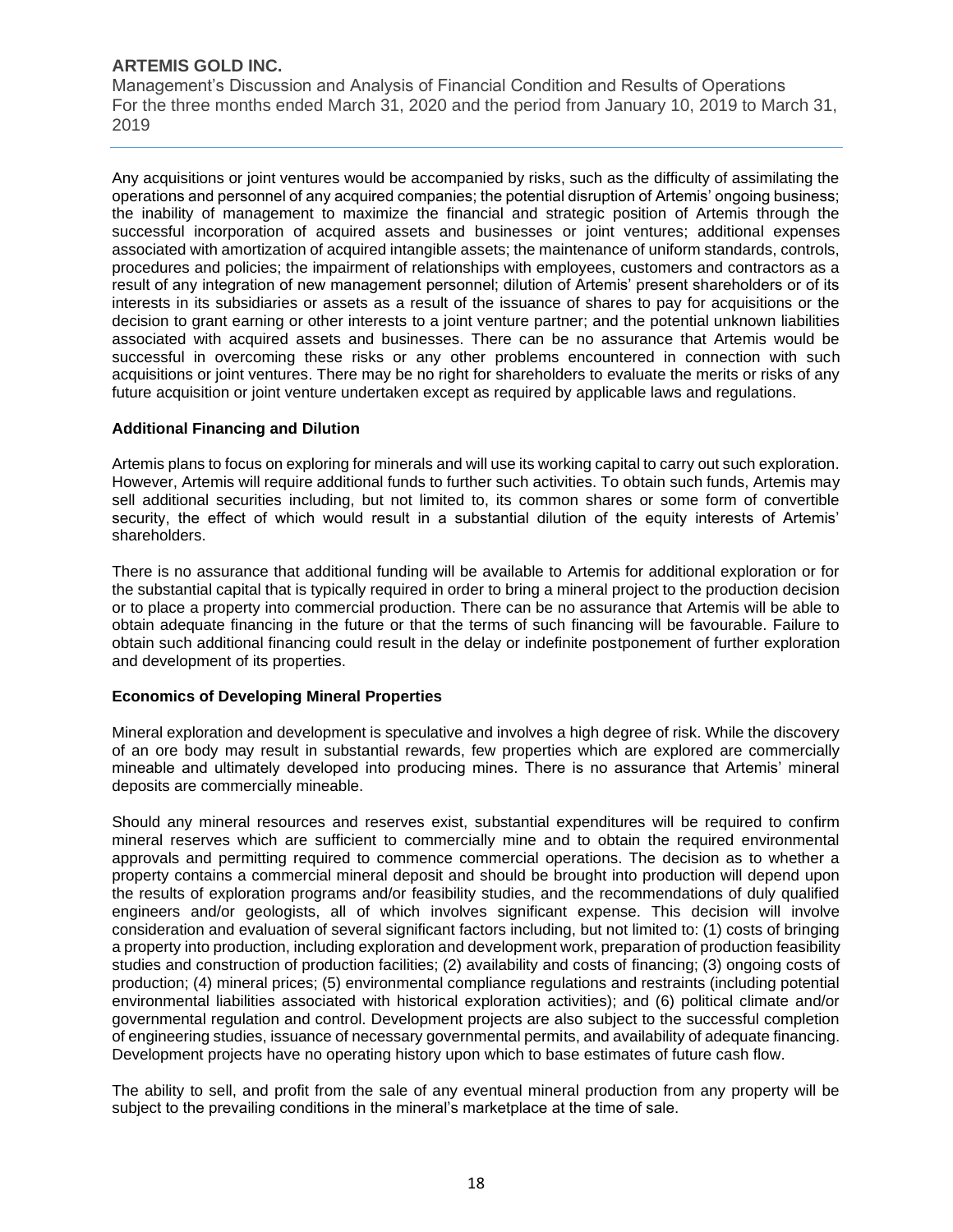Management's Discussion and Analysis of Financial Condition and Results of Operations For the three months ended March 31, 2020 and the period from January 10, 2019 to March 31, 2019

The global minerals marketplace is subject to global economic activity and changing attitudes of consumers and other end users' demand for mineral products. Many of these factors are beyond the control of a mining company and therefore represent a market risk which could impact the long-term viability of Artemis and its operations.

#### **Regulatory Requirements**

The current or future operations of Artemis, including development activities and possible commencement of production on its properties, requires permits from various federal and local governmental authorities, and such operations are and will be governed by laws and regulations governing prospecting, development, mining, production, taxes, labour standards, occupational health, waste disposal, toxic substances, land use, environmental protection, mine safety and other matters. Companies engaged in the development and operation of mines and related facilities generally experience increased costs and delays in production and other schedules as a result of the need to comply with the applicable laws, regulations and permits. There can be no assurance that all permits which Artemis may require for the development and construction of mining facilities and conduct of mining operations will be obtainable on reasonable terms or that such laws and regulations would not have an adverse effect on any mining project which Artemis might undertake. Failure to comply with applicable laws, regulations and permitting requirements may result in enforcement actions including orders issued by regulatory or judicial authorities causing operations to cease or be curtailed, and may include corrective measures requiring capital expenditures, installation of additional equipment or remedial actions. Parties engaged in mining operations may be required to compensate those suffering loss or damage by reason of the mining activities and may have civil or criminal fines or penalties imposed upon them for violation of applicable laws or regulations.

Amendments or changes to current laws, regulations government policies and permits governing operations and activities of mining companies, or more stringent implementation thereof, could have a material adverse impact on Artemis and cause increases in costs or require abandonment or delays in the development of new mining properties.

#### **Insurance**

Artemis' business is capital intensive and subject to a number of risks and hazards, including environmental pollution, accidents or spills, industrial and transportation accidents, labour disputes, changes in the regulatory environment, natural phenomena (such as inclement weather conditions, earthquakes, pit wall failures and cave-ins) and encountering unusual or unexpected geological conditions. Many of the foregoing risks and hazards could result in damage to, or destruction of, Artemis' mineral properties or future processing facilities, personal injury or death, environmental damage, delays in or interruption of or cessation of their exploration or development activities, delay in or inability to receive necessary regulatory approvals, or costs, monetary losses and potential legal liability and adverse governmental action. Artemis may be subject to liability or sustain loss for certain risks and hazards against which are not or cannot be insured or which Artemis may reasonably elect not to insure because of the cost. This lack of insurance coverage could result in material economic harm to Artemis.

## **Current Global Financial Condition**

Artemis will be required to raise additional funds in the future for the development of its projects and other activities through the issuance of additional equity or debt. Current financial and economic conditions globally have been subject to increased uncertainties. Access to financing has been negatively affected by these economic uncertainties. These factors may affect the ability of Artemis to obtain equity and/or debt financing in the future and, if obtained, influence the terms available to Artemis. If these increased levels of volatility and market turmoil continue, Artemis may not be able to secure appropriate debt or equity financing.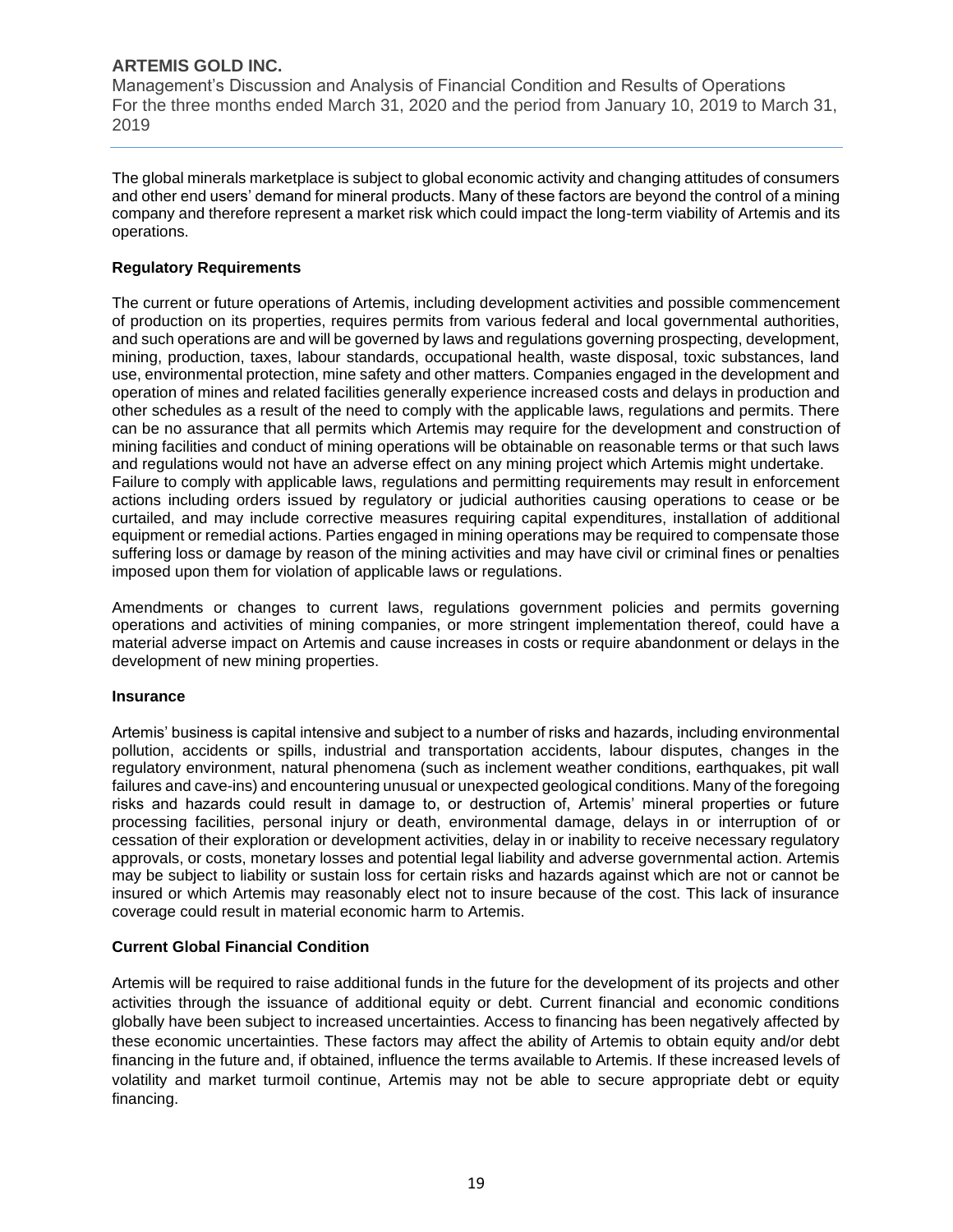Management's Discussion and Analysis of Financial Condition and Results of Operations For the three months ended March 31, 2020 and the period from January 10, 2019 to March 31, 2019

If additional capital is raised by the issuance of shares from the treasury of Artemis, shareholders may suffer dilution. Future borrowings by Artemis may increase the level of financial and interest rate risk to Artemis as Artemis will be required to service future indebtedness.

#### **Environmental Risks and Hazards**

All phases of Artemis' operations are subject to environmental regulation in the jurisdictions in which it operates. These regulations mandate, among other things, the maintenance of air and water quality standards and land reclamation. They also set forth limitations on the general, transportation, storage and disposal of solid and hazardous waste. Environmental legislation is evolving in a manner which will require stricter standards and enforcement, increased fines and penalties for non-compliance, more stringent environmental assessments of proposed projects and a heightened degree of responsibility for companies and their officers, directors and employees. There is no assurance that future changes in environmental regulation, if any, will not adversely affect Artemis' operations. Environmental hazards may exist on the properties which are unknown to Artemis at present and which have been caused by previous or existing owners or operators of the properties. Reclamation costs are uncertain and planned expenditures estimated by management may differ from the actual expenditures required.

Artemis is not insured against most environmental risks. Insurance against environmental risks (including potential liability for pollution and other hazards as a result of the disposal of waste products occurring from exploration and production) has not been generally available to companies within the industry. Artemis will periodically evaluate the cost and coverage of the insurance against certain environmental risks that is available to determine if it would be appropriate to obtain such insurance.

Without such insurance, and if Artemis becomes subject to environmental liabilities, the payment of such liabilities would reduce or eliminate its available funds or could exceed the funds Artemis has to pay such liabilities and result in bankruptcy. Should Artemis be unable to fund fully the remedial cost of an environmental problem, Artemis might be required to enter into interim compliance measures pending completion of the required remedy.

## **Litigation Risk**

All industries, including the mining industry, are subject to legal claims, with and without merit. Defence and settlement costs can be substantial, even with respect to claims that have no merit.

#### **Dependence on Key Individuals**

Artemis is dependent on a relatively small number of key personnel, particularly Steven Dean, its CEO, and Chris Batalha, its CFO, the loss of any one of whom could have an adverse effect on Artemis. At this time, Artemis does not maintain key-person insurance on the lives of any of its key personnel. In addition, while certain of Artemis' officers and directors have experience in the exploration of mineral producing properties, Artemis will remain highly dependent upon contractors and third parties in the performance of its exploration and development activities.

There can be no guarantee that such contractors and third parties will be available to carry out such activities on behalf of Artemis or be available upon commercially acceptable terms.

#### **Risk of Amendments to Laws**

Amendments to current laws, regulations and permits governing operations and activities of mining companies, or more stringent implementation thereof, could have a material adverse impact on Artemis and cause increases in capital expenditures or production costs or reduction in levels of production at producing properties or require abandonment or delays in development of new mining properties.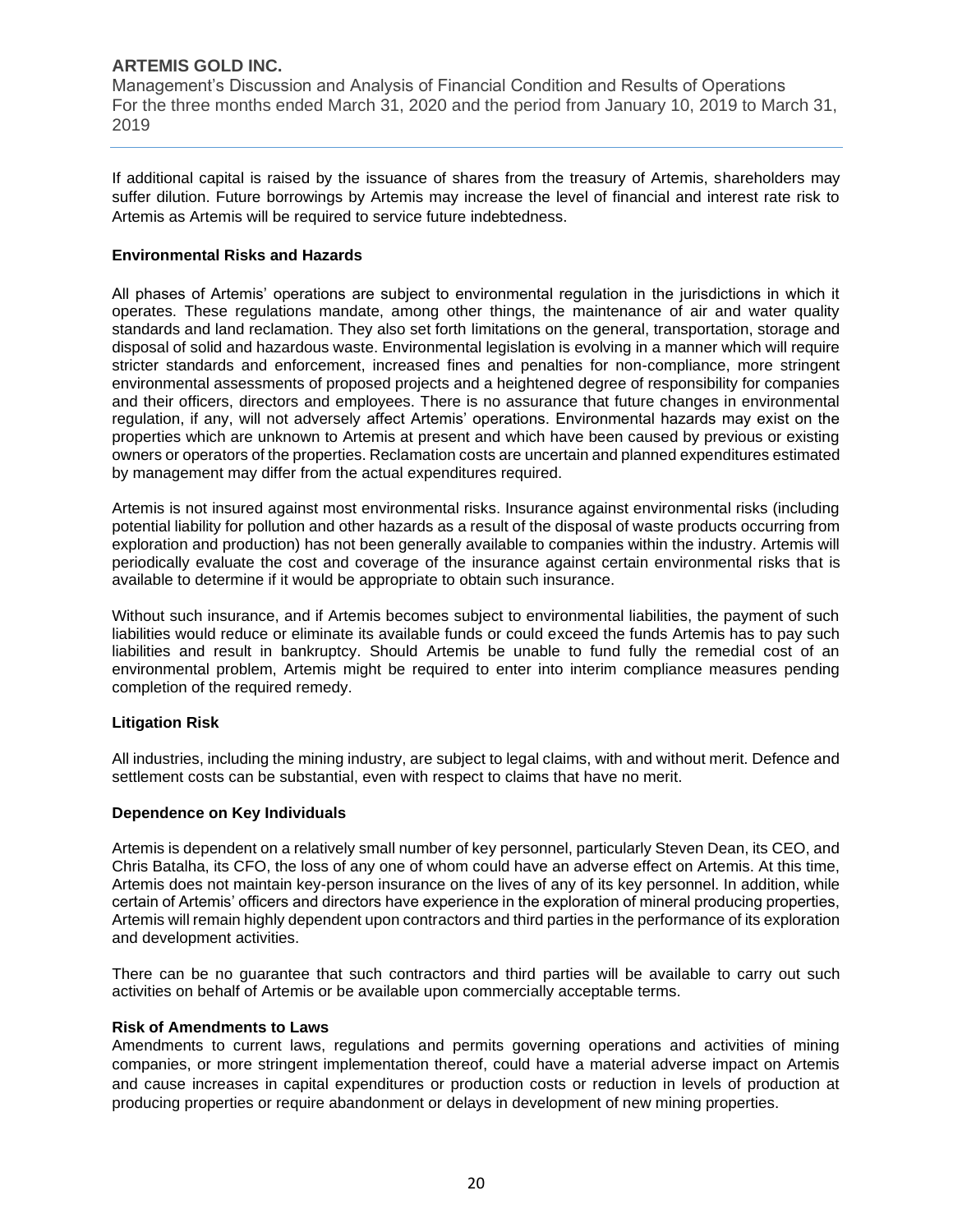Management's Discussion and Analysis of Financial Condition and Results of Operations For the three months ended March 31, 2020 and the period from January 10, 2019 to March 31, 2019

## **ADDITIONAL DISCLOSURE FOR VENTURE ISSUERS WITHOUT SIGNIFICANT REVENUE**

Additional disclosure concerning Artemis' general and administrative expenses and exploration and evaluation expenses is provided in the Company's statement of income and comprehensive income contained in its Annual Financial Statements and Interim Financial Statements, which are all available on Artemis' website and its profile on SEDAR at [www.sedar.com.](http://www.sedar.com/)

## **NOTE REGARDING FORWARD-LOOKING INFORMATION**

This MD&A contains "forward-looking statements" (also referred to as "forward-looking information") within the meaning of applicable Canadian securities legislation. All statements, other than statements of historical facts, included in this MD&A that address activities, events or developments that Artemis expects or anticipates will or may occur in the future, including, without limitation, statements about the future exploration activities; sources, and proposed uses, of funds; capital and operating cost estimates, including general and administrative expenses; expectations regarding the ability to raise capital for future activities; and other such matters are forward-looking statements. When used in this MD&A, the words "estimate", "plan", "anticipate", "expect", "intend", "believe" and similar expressions are intended to identify forwardlooking statements.

Forward-looking information and statements are based on the then current expectations, beliefs, assumptions, estimates and forecasts about Artemis' business and the industry and markets in which it operates. Forward-looking information and statements are made based upon certain assumptions and other important factors that could cause the actual results, performances or achievements of Artemis to be materially different from future results, performances or achievements expressed or implied by such information or statements. Such information and statements are based on numerous assumptions including, among others, that the results of planned exploration activities are as anticipated, the price of uranium, the anticipated cost of planned exploration activities, that general business and economic conditions will not change in a material adverse manner, that financing will be available if and when needed on reasonable terms and that third party contractors, equipment, supplies and governmental and other approvals required to conduct Artemis' planned exploration activities will be available on reasonable terms and in a timely manner.

Forward-looking information and statements involve known and unknown risks, uncertainties and other factors which may cause the actual results, performance or achievements of Artemis to be materially different from any future results, performance or achievements expressed or implied by such forwardlooking statements. Such factors include, among others, risks related to the negative operating cash flow and dependence on third party financing; the uncertainty of additional financing; potential forfeiture of the Option Agreement; the limited operating history of Artemis; the lack of known mineral resources or reserves; the influence of a large shareholder; alternate sources of energy and uranium prices; aboriginal title and consultation issues; risks related to exploration activities generally; reliance upon key management and other personnel; title to properties; uninsurable risks; conflicts of interest; permits and licences; environmental and other regulatory requirements; political regulatory risks; competition; and the volatility of share prices, all as more particularly described in the "Risk Factors" above.

Although Artemis has attempted to identify important factors that could cause actual results to differ materially, there may be other factors that cause results not to be as anticipated, estimated or intended. There can be no assurance that such statements will prove to be accurate as actual results and future events could differ materially from those anticipated in such statements.